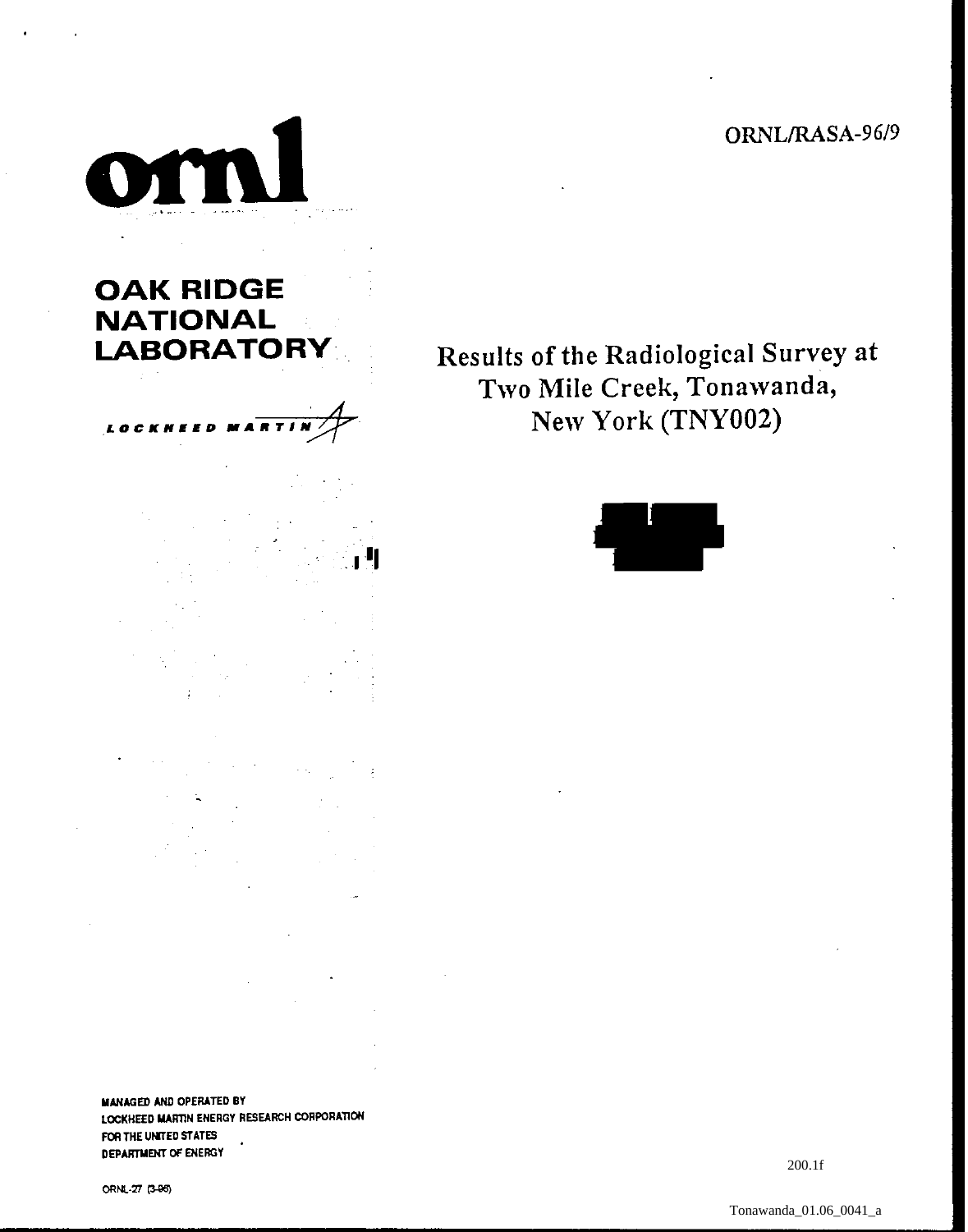## ORNL/RASA-96/9

LIFE SCIENCES DIVISION Environmental Restoration and Waste Management Non-Defense Programs (ActivityNo. EX 20 20 01 0; ADS1310AEX)

# **Results of the Radiological Survey at Two Mile Creek, Tonawanda, New York (TNY002)**



**Date Issued--August 1997** 

Investigation Team - Measurement Applications and Development Managet

J-Survey Team Leader

Survey Team Members

\*Midwest Technical, Inc.

Work performed by the MEASUREMENT APPLICATIONS **AND** DEVELOPMENT GROW

> **Prepared** by **the**  OAK RIDGE NATIONAL LABORATORY Oak Ridge. Tennessee **3783** 1-6285 managed by LOCKHEED MARTIN ENERGY RESEARCH CORP. for the U.S. DEPARTMENT OF ENERGY under contract DE-AC05-96OR22464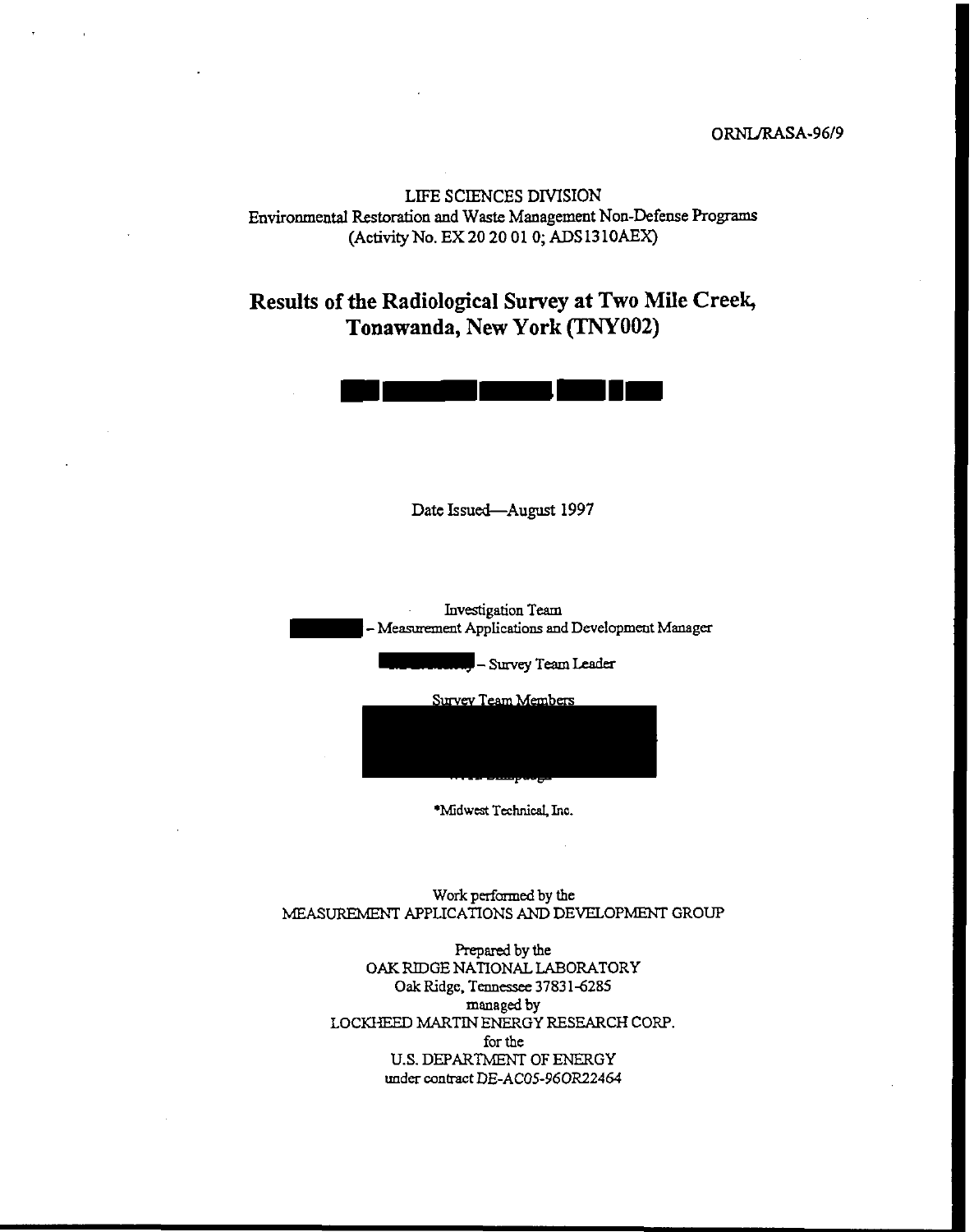# **CONTENTS**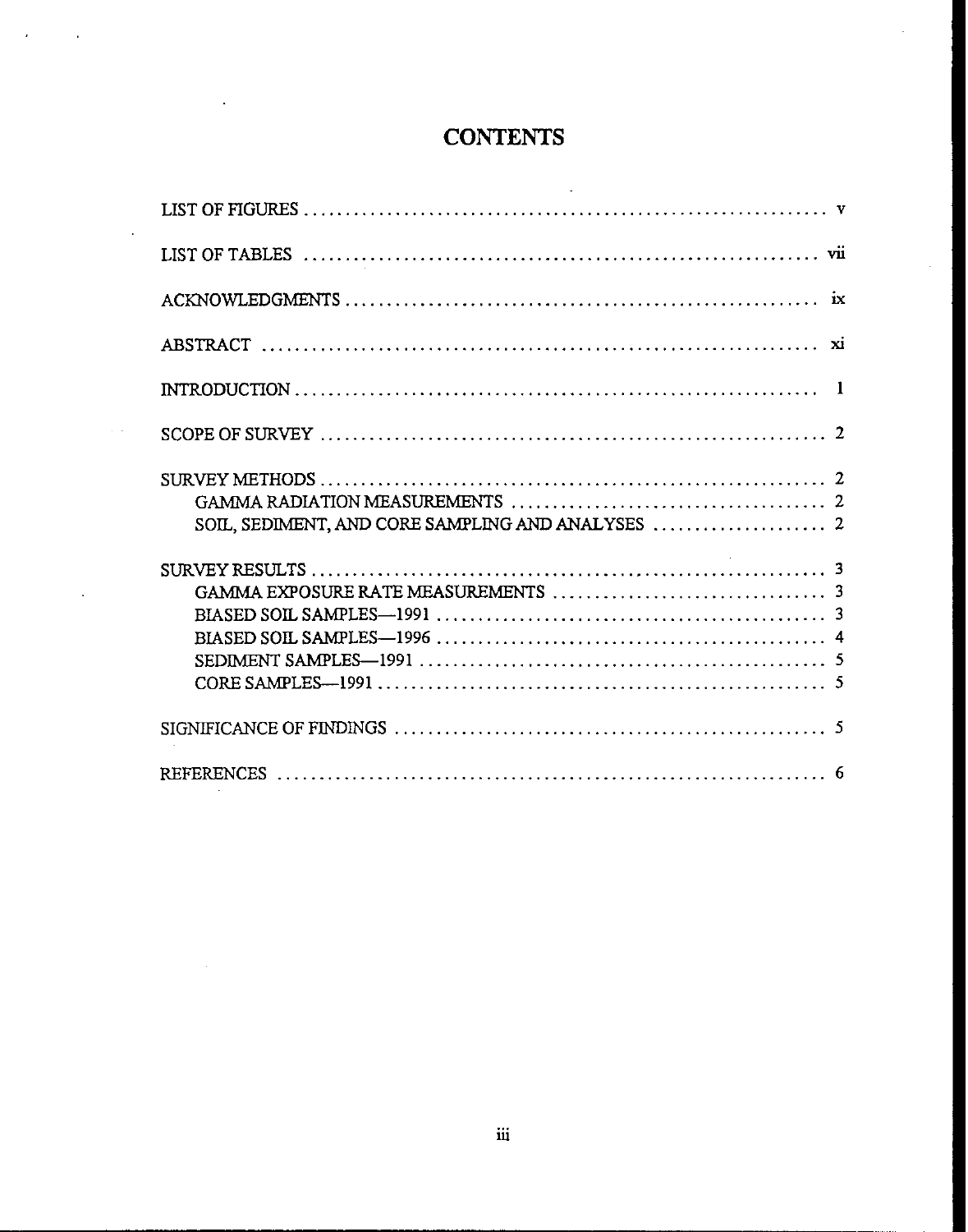# **LIST OF FIGURES**

| 1.  | Diagram showing general location of Two Mile Creek                                                           |                 |
|-----|--------------------------------------------------------------------------------------------------------------|-----------------|
|     | in relation to the Linde site in Tonawanda, New York                                                         | $\tau$          |
| 2.  | Diagram showing portion of Two Mile Creek included in                                                        | 8               |
|     |                                                                                                              |                 |
| 3.  | Two Mile Creek as it enters the Niagara River (extreme<br>right of photo) in the City of Tonawanda, New York | 9               |
| 4.  | View looking south at area of sample location A1                                                             | 9               |
| 5.  | Core sampling at edge of Two Mile Creek near Sheridan Drive                                                  | 10              |
| 6.  | Two Mile Creek lake at the southern end of the survey area                                                   | 10              |
| 7.  | Diagram showing surface gamma exposure rates $(\mu R/h)$ in                                                  |                 |
|     | accessible areas ranging approximately 10 to 30 ft from the edge                                             | $\mathbf{11}$   |
| 8.  | View of flags marking elevated spots in area along Two                                                       |                 |
|     |                                                                                                              | 12              |
| 9.  |                                                                                                              | 13              |
| 10. | Cross section of Two Mile Creek showing surface gamma                                                        |                 |
|     | exposure rates $(\mu R/h)$ on the creek bank at elevated area                                                |                 |
|     | between Fletcher Street and Youngman Memorial Highway                                                        | 14 <sup>1</sup> |
| 11. | Cross section of Two Mile Creek showing 1991 biased soil                                                     |                 |
|     | sampling locations at the elevated area between Fletcher Street                                              |                 |
|     |                                                                                                              | 14              |
| 12. | Diagram showing locations of biased soil samples collected                                                   |                 |
|     |                                                                                                              | 15              |
| 13. | View looking west at area of sample locations B1 and B3-B6                                                   | 16              |
| 14. |                                                                                                              | 17              |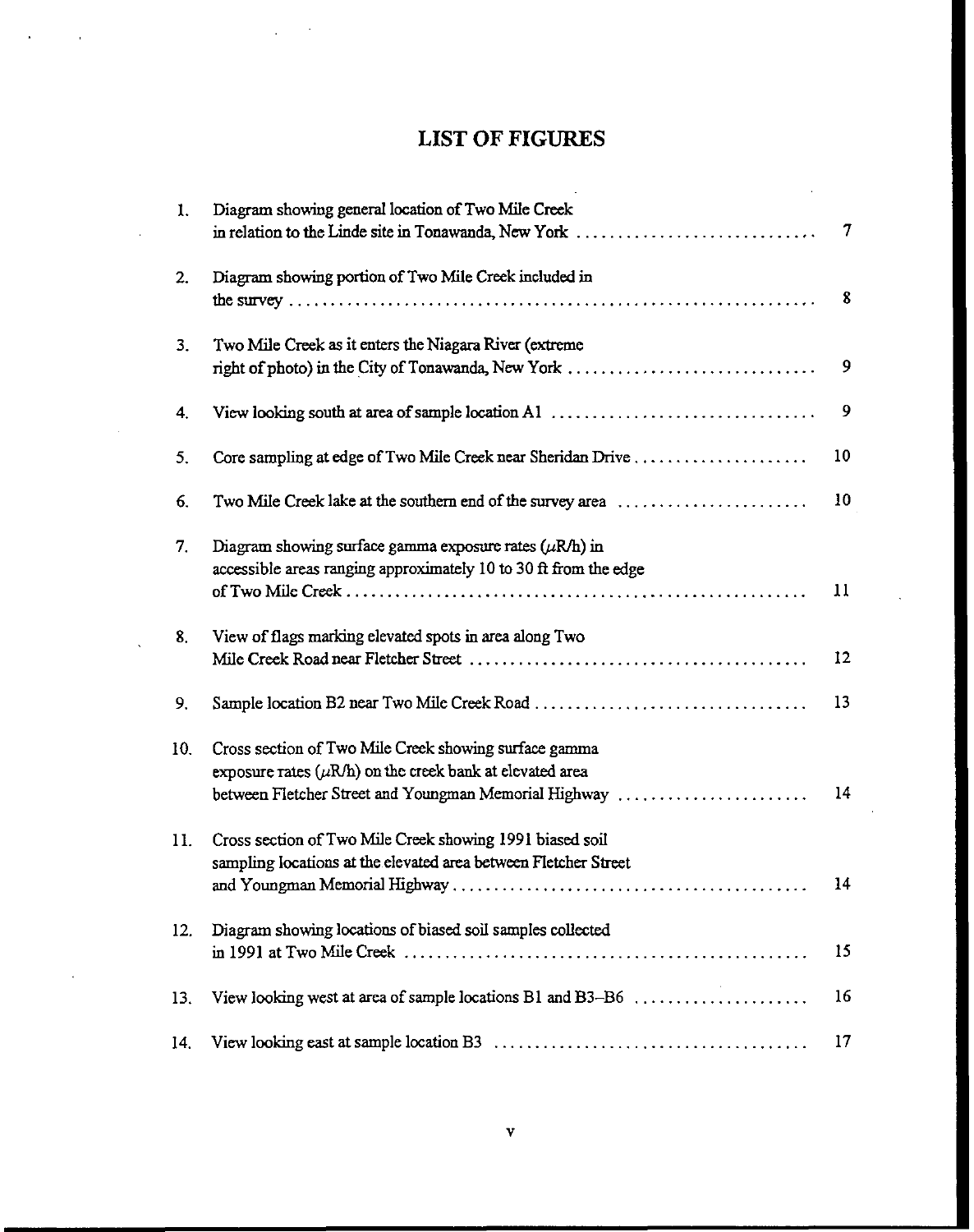| Diagram showing locations of additional biased soil samples<br>15.<br>collected in 1996 $\ldots$ $\ldots$ $\ldots$ $\ldots$ $\ldots$ $\ldots$ $\ldots$ $\ldots$ $\ldots$ $\ldots$ $\ldots$ $\ldots$ $\ldots$<br>Cross section of Two Mile Creek showing two 1996 samples<br>16. | - 18<br>- 19 |
|---------------------------------------------------------------------------------------------------------------------------------------------------------------------------------------------------------------------------------------------------------------------------------|--------------|
|                                                                                                                                                                                                                                                                                 |              |
|                                                                                                                                                                                                                                                                                 |              |
|                                                                                                                                                                                                                                                                                 |              |
|                                                                                                                                                                                                                                                                                 |              |
| Diagram showing sampling locations for sediment collected at Two<br>17.                                                                                                                                                                                                         |              |
|                                                                                                                                                                                                                                                                                 | -20          |
| Diagram showing locations of core samples collected at Two Mile<br>18.                                                                                                                                                                                                          |              |
| Creek                                                                                                                                                                                                                                                                           | 21           |

 $\label{eq:2.1} \mathcal{L}(\mathcal{L}^{\text{max}}_{\mathcal{L}}(\mathcal{L}^{\text{max}}_{\mathcal{L}})) \leq \mathcal{L}(\mathcal{L}^{\text{max}}_{\mathcal{L}}(\mathcal{L}^{\text{max}}_{\mathcal{L}}))$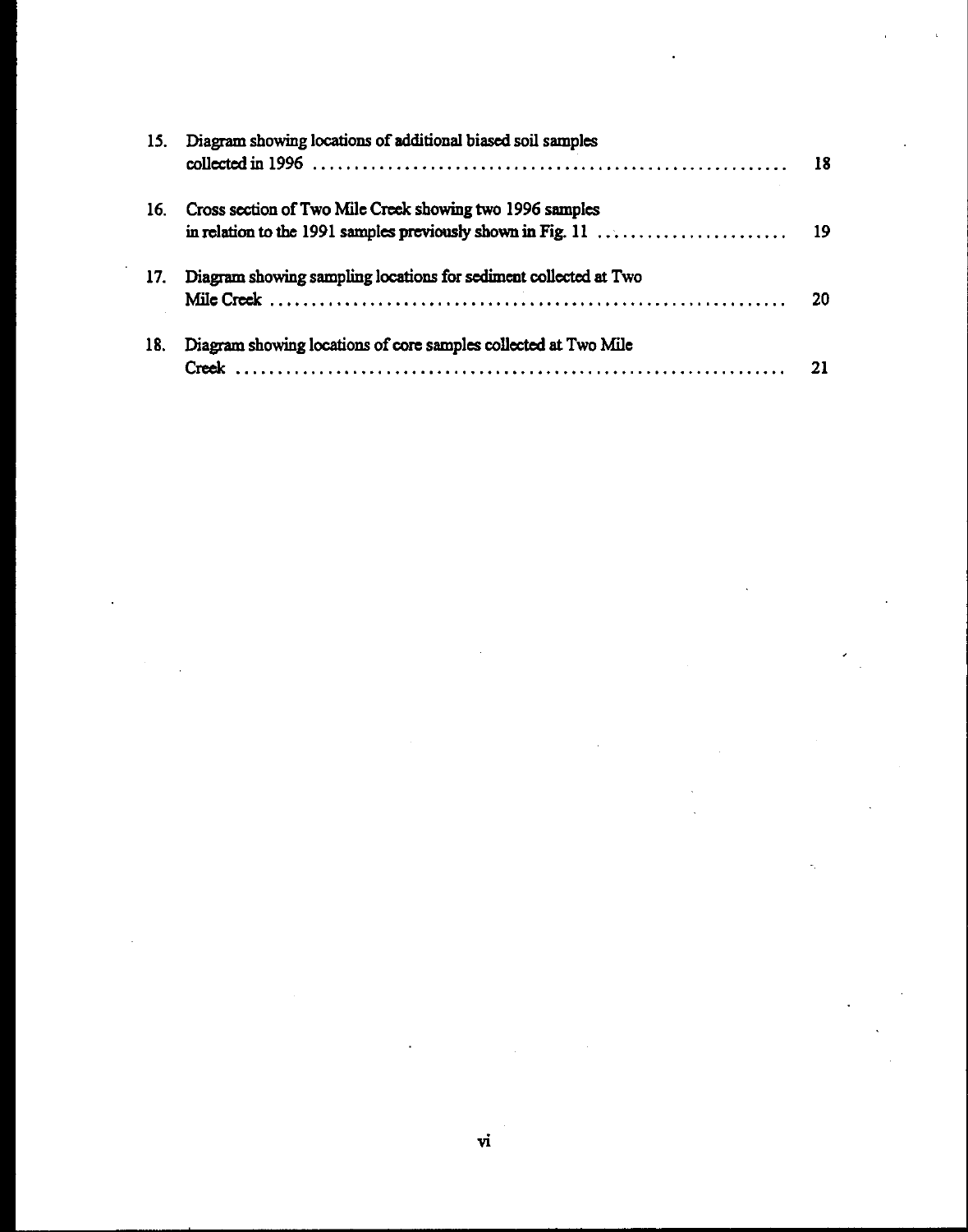# **LIST OF TABLES**

| 2. | Background radiation levels and concentrations of selected |  |
|----|------------------------------------------------------------|--|
| 3. | Concentrations of radionuclides in soil, sediment, and     |  |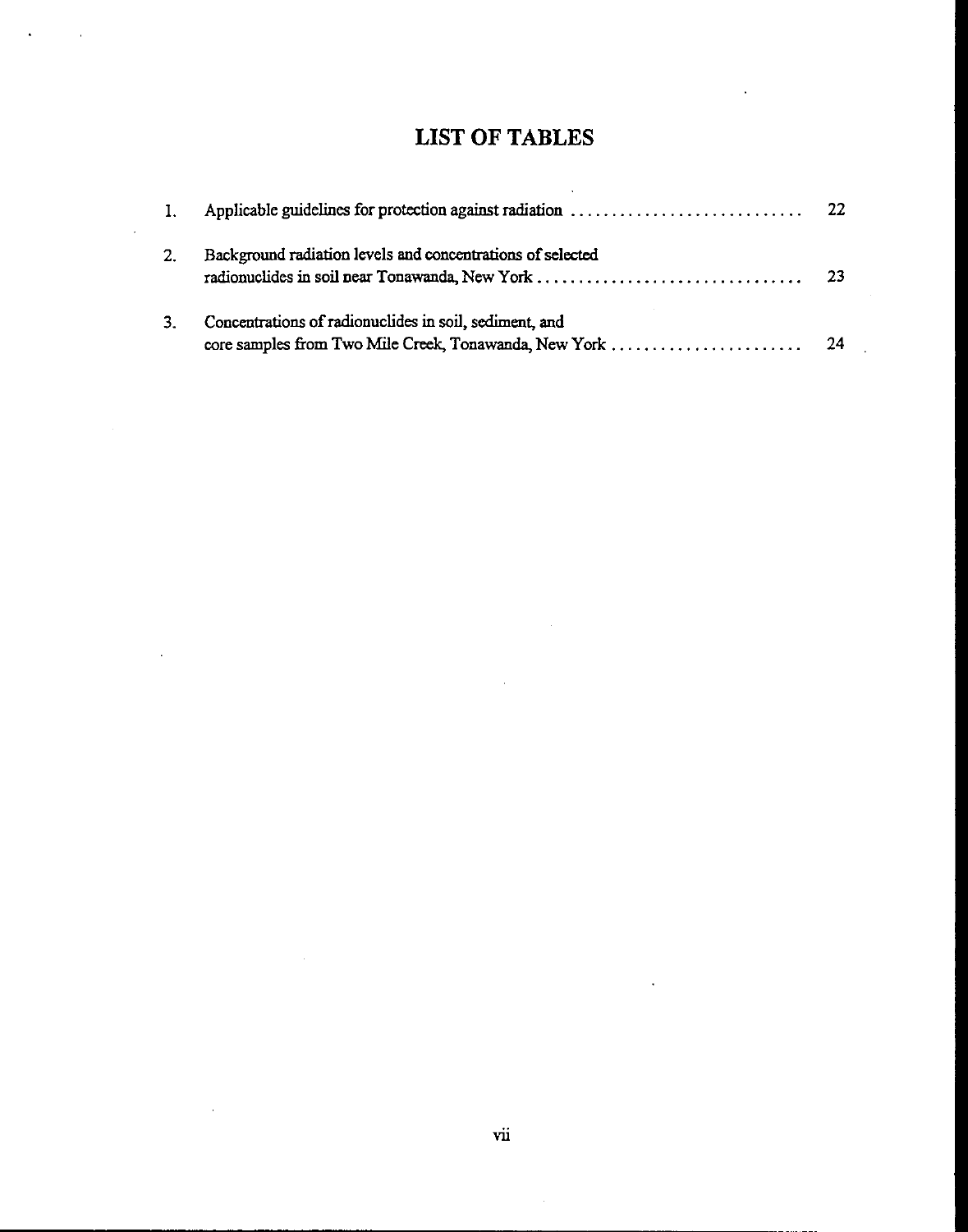# **ACKNOWLEDGMENTS**

This project was sponsored by the Office of Environmental Restoration, U.S. Department of Energy, under contract DE-AC05-840R21400 with Martin Marietta Energy **Systems,** Inc., and DE-AC05-96OR22464 with Lockheed Martin Energy Research Corp. The authors wish to acknowledge  $\blacksquare$  the contributions of  $\blacksquare$ Measmemat Applications and Development Group, **Oak** Ridge National Laboratory, for sample preparation and participation in the analyses, editing, and reporting of data for this survey. The authors also wish **tothank th:** Town of **Toaawanda** Department of **Parks** and Recreation and the Society for the Prevention of Cruelty to Animals for their assistance and for the loan of equipment.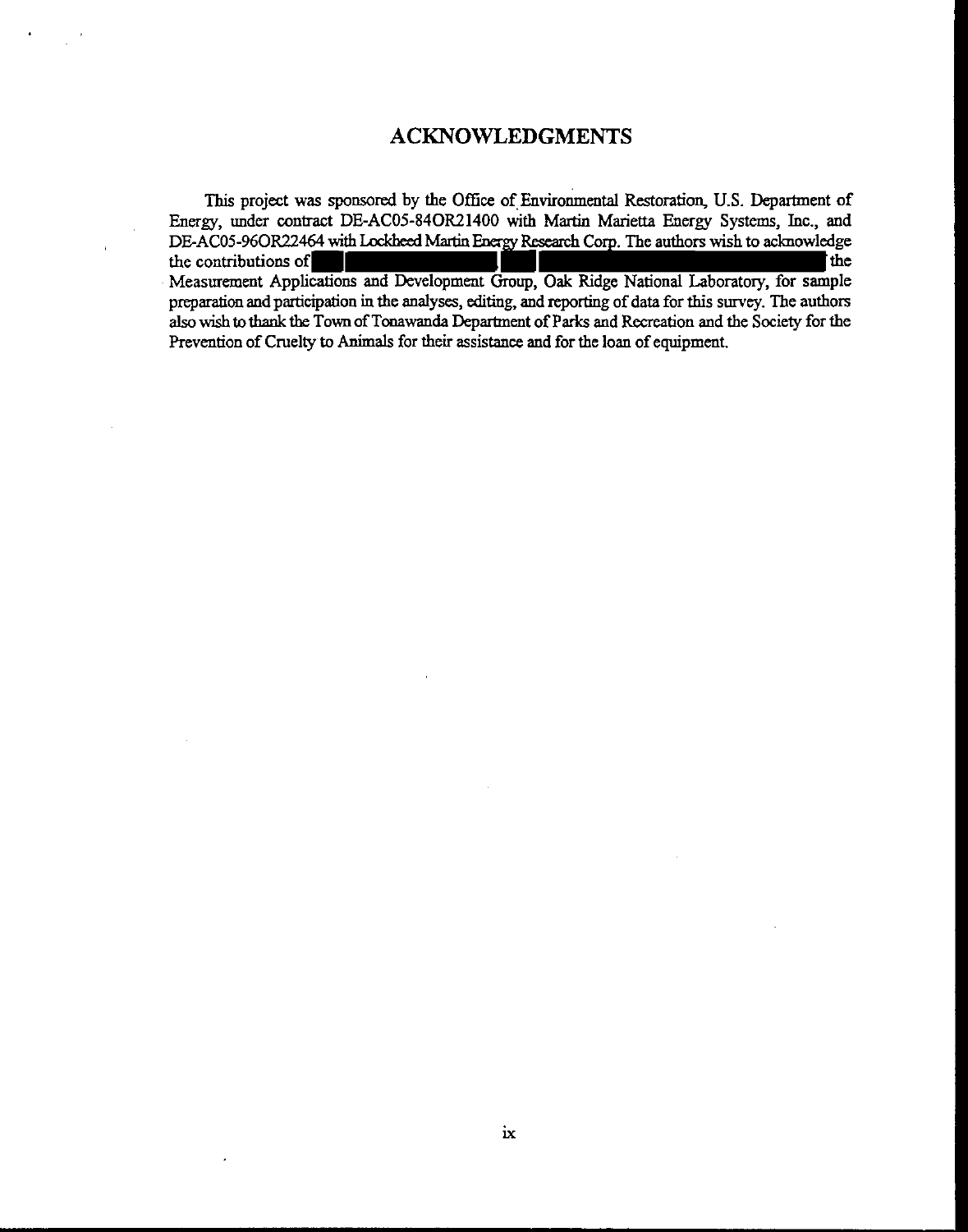## **ABSTRACT**

At the request of the **U.S.** Depariment of **Energy** (DOE), a team from Oak Ridge National Laboratmy conducted a radiological **survey at Two** Mile Creek, Tonawanda, New York The **survey** was Laboratory conducted a radiological stavey at Two Iwine Creek, Tonawanda, New Tork. The survey was<br>performed in November 1991 and May 1996. The purpose of the survey was to determine if radioactive<br>materials from work perf Carbide **Corporatioq** Tonawmda, New York, had been transported into the **creek.** The **survey** included a **surface** gamma **scan** in accessible areas near the **creek** and the collection of soil, sediment, and core samples for radionuclide analyses.

Survey results indicate that no significant material originating at the Linde plant is presently in the **creek** Thnz of the 1991 soil sample locations **on** the **creek** bank and one near the lake contained slightly elevated concentrations of <sup>238</sup>U with radionuclide distributions similar to that found in materials resulting from former processing activities at the Linde site. The highest <sup>238</sup>U concentration was found in a 2-in. band of soil along the **creek** bank approximately **3** ft below the current floodplain Because one sample contained 37 pCi/g<sup>238</sup>U, which is slightly above the DOE <sup>238</sup>U guideline of 30 pCi/g for the Tonawanda site, additional sampling **was** conducted in 1996. The 1996 sample results confirmed that a layer of material containing slightly elevated concentrations of <sup>238</sup>U has been deposited below the surface of the west bank of Two Mile Creek in a localized area near sample location **B3**. This layer might possibly be associated with the operation of the Linde plant. However, <sup>238</sup>U levels in this subsurface layer are relatively low with all 1996 samples containing concentrations well below the DOE guideline of **30 pCi/g. It was concluded that the 1991 sample containing 37 pCi/g<sup>238</sup>U was taken from a small** elevated area **Q5 m2,** which when averaged with other **area** samples is well below the average and the ''hot spot" guideline values.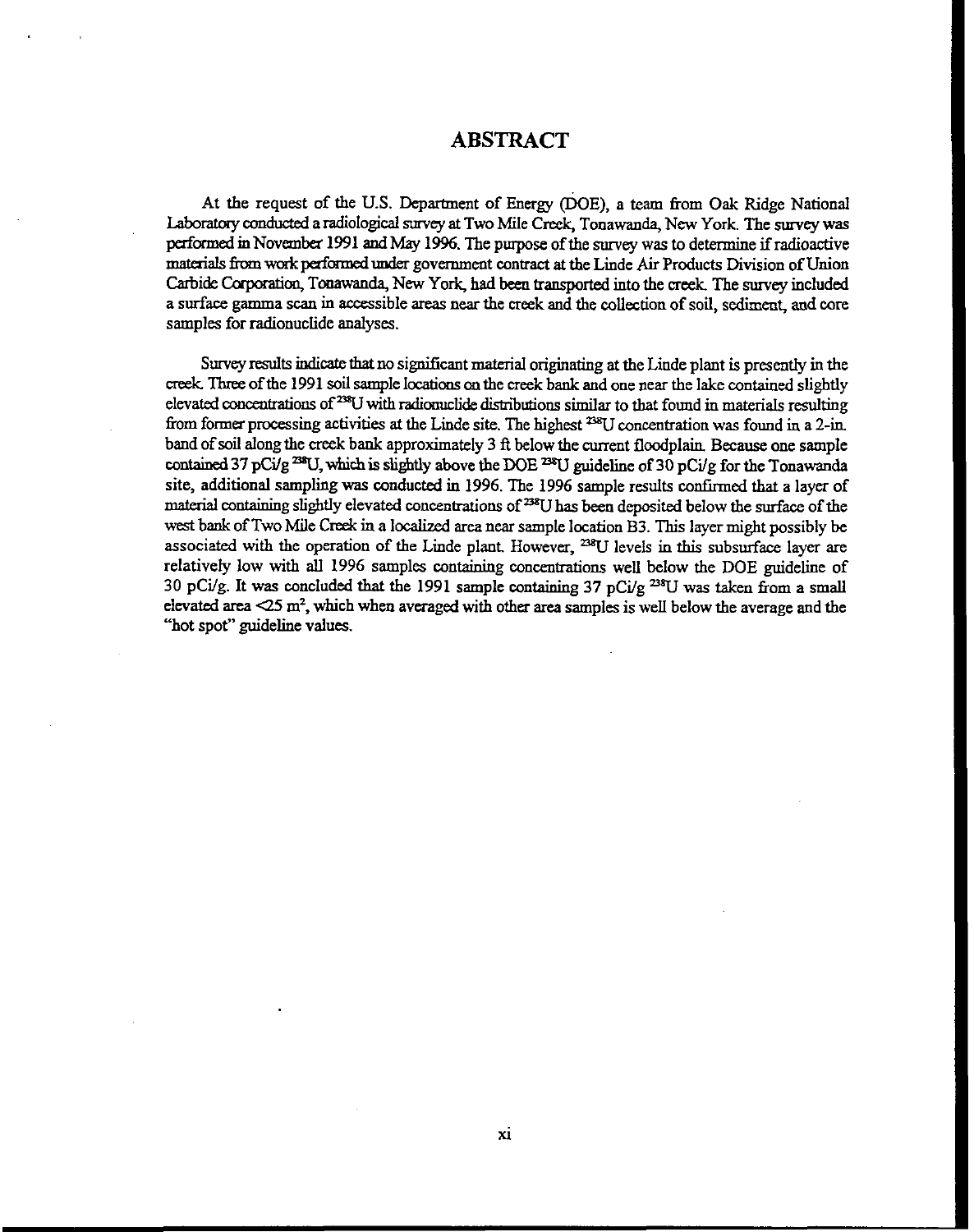# **Results of the Radiological Survey at Two Mile Creek, Tonawanda, New York (TNY002)+**

## **INTRODUCTION**

From 1942 through approximately 1948, the Linde **Air** Products Division of **Union** Carbide Corporation, Tonawanda, New York, was one of many companies performing work associated with the development of nuclear **eoagy** for **defense-related** projects. This work **was** conducted under government mntrad to the **Manhattan** *EngbexDhid* **(MED)** and the Atomic **Energy** Commission (AEC). During the first 3 years, pitchblende ore from the Belgian Congo and concentrates from the Colorado Plateau ore were converted to U<sub>3</sub>O<sub>8</sub>. A second process yielding UO<sub>2</sub> was conducted for about a year, and a third process, converting UO<sub>2</sub> to green salt (UF<sub>4</sub>), operated during World War II and the following 2 years. Linde also developed and produced barrier material for the Oak Ridge Gaseous Diffusion Plant Other contracts have been identified, but the exact nature of the work involved is unknown.<sup>1</sup>

As a result of these and similar activities, equipment, buildings, and land **at** some of the sites became radiologically contaminated resulting in low levels of contamination on the properties. At contract termination, sites used by contractors were decontaminated in accordance with the standards and survey methods in use **at** that time. Since the original assessments, radiological criteria and guidelines for the release of **such** sites for unreshicted use have become more stringent In some **instances,** records documenting decontamination efforts cannot be found, and the final radiological conditions of the site cannot be adequately determined. As a result, the Formerly Utilized Sites Remedial Action Program (FUSRAP) **was** established in 1974 to idenfify these formerly used sites and to reevaluate their radiological status.<sup>1</sup> The radiological survey detailed in this report was performed under the FUSRAP program.

The Lide site **has been** previously investigated to determine the extent of on-site radiological contamination As a follow-up to earlier investigations and as a precaution to **ensun that** no residual radioadivemataials exceeding **nnrent** U.S. **Department** of Energy **(DOE)** guidelines were **hamported**  off-site, **DOE** requested aradiological **survey** in the vicinity of the Linde site. The 1990 report on this effort2 **recommended** a complete **survey** of Two Mile Creek fiom south of the Linde property to its confluence with the Niagara River. This recommendation was made because Two Mile Creek received drainage from the Linde Plant sewers during the 1940-1948 contract operations and because previous samples of plant outfall and downstream water from Two Mile Creek taken in 1976 showed concentrations of radium and uranium 3 to 5 times those of upstream samples.'

InNovember 1991, aradiological **survey** was mnduded **at** Two Mile Creek by personnel from Oak Ridge National Laboratory at the request of DOE. After analysis of results of the 1991 survey, additional samples were collected at the site in **May** 1996. **This** report presents results of both the 1991 and the 1996 site investigations. The general location of Two Mile Creek in relation to the Linde site is shown in Fig. 1.

<sup>&</sup>lt;sup>\*</sup>The survey was performed by members of the Measurement Applications and Development Group of the Life Sciences Division at Oak Ridge National Laboratory under DOE contracts DE-AC05-84OR21400 and DE-AC05-96OR22464.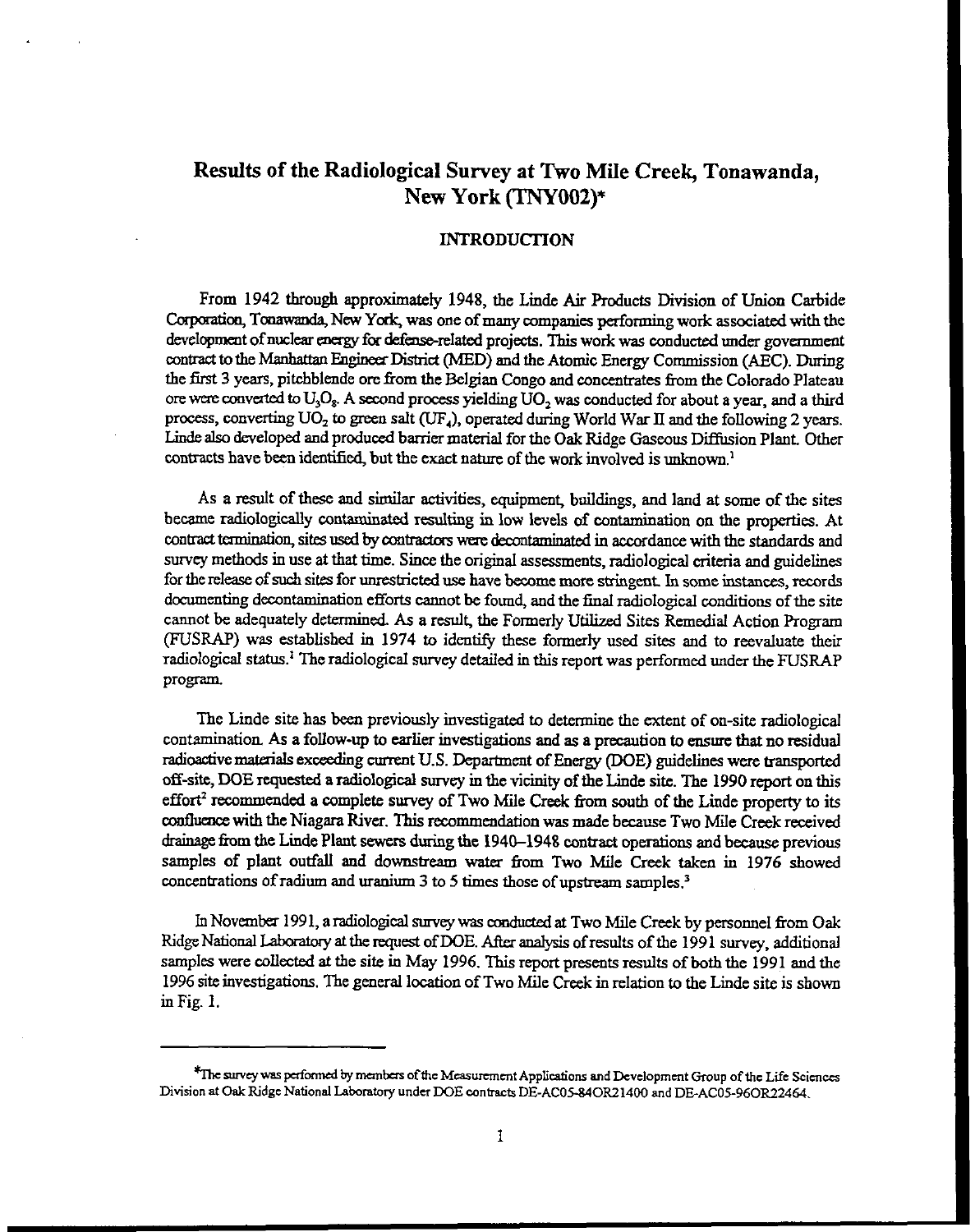The creek, a low-flow tributary of the Niagara River that flows from south to north, was surveyed from the point it emerges from underground, near the Linde site in the Town of Tonawanda, to the point it discharges into the Niagara River in the City of Tonawanda (see Fig. 2). The portion of the creek that originally paralleled the Linde site has, in recent years, been directed underground and could not be accessed by the survey team. At the northwestern end of the Linde site, the creek emerges from **dagmd and** forms a **small** lake prior to passing under Sheridan Drive. North of Sheridan **Drive,** a **dam on the creek produces a larger lake (~200 ft across at the widest point). North of the lake, the width** of **the a&** varies hm 7 to **30 A.** At the time of **the survey,** the stream flow was low, **and,** in most places, **the strcam was iss than 18 ia deep.** Howcyer, the *car&* docs have periods of **great** flow becase it is the primary transporter of storm runoff. High water marks and miscellaneous debris several feet **abwe the** typical **wata** level **indid puiods** of extreme flooding.

## **SCOPE OF THE SURVEY**

The **original** radiological **survey** in **1991** included: **(1) a surface** gamma **scan** of accessible **areas**  along the bank and streambed; (2) collection and radionuclide analysis of 36 biased soil samples **dcctcd at 12** locations shown **to** have elevated gamma exposure rates; **(3)** collection and radionudide analysis **of18** sediment samples from Two Mile **Cretk;** and (4) collection and radionudide analysis of **36 me** samples colld at **12** locations in Two Mile Creek. The **1996** survey included **the** coUection **and analysis of 63 additional biased soil samples at 13 locations in a particular section of the creek bank.** 

#### **SURVEY METHODS**

A cnqdmive **dcsaiption** of the **survey methods** and insmnnmtation used in this **survey** is given in Procedures Manual for the ORNL Radiological Survey Activities (RASA) Program, ORNL/TM-8600 (April 1987)<sup>4</sup> and *Measurement Applications and Development Group Guidelines, ORNL-6782* **(Jmuary 1995):** 

#### **GAMMA RADIATION** MEASUREMENTS

Gamma radiation levels were determined using portable NaI gamma scintillation meters. Because NaI gamma scintillators are energy dependent, measurements of gamma radiation levels in counts per **min&** are **nolmalizcd** to pressurizai ionization **chambex (PIC) measurements to** estimate **gamma exposure rates in**  $\mu$ **R/h.** The area covered by the gamma scan generally ranged approximately 10 to 30  $\text{ft}$ from the water's edge.

### *SOIL,* **SEDIMENT, AM) CORE SAMPLING AND** ANALYSES

**Sur&cc and** subsurface **soil** samples wen collected **at areas** along the bank **and** slnambcd **where**  elevated gamma exposure rates had been identified during the gamma scan. Additional surface and &su&c **soil** samplcs **wac** collected **at** a localized area on the bank whcn radiological **analysis** of an **carlia sample** indicated possible contamination might **exist.** Sediment and **oorc** samples **wae**  strategically taken at locations where side streams (some from the Linde site) enter the main stream and at places where **the linear velocity** of the *stream* **was** low giving possible mtaminauts an opporluuity to settle. Sediment samples containing 4 to 6 in. of sediment were scooped from the middle of Two Mile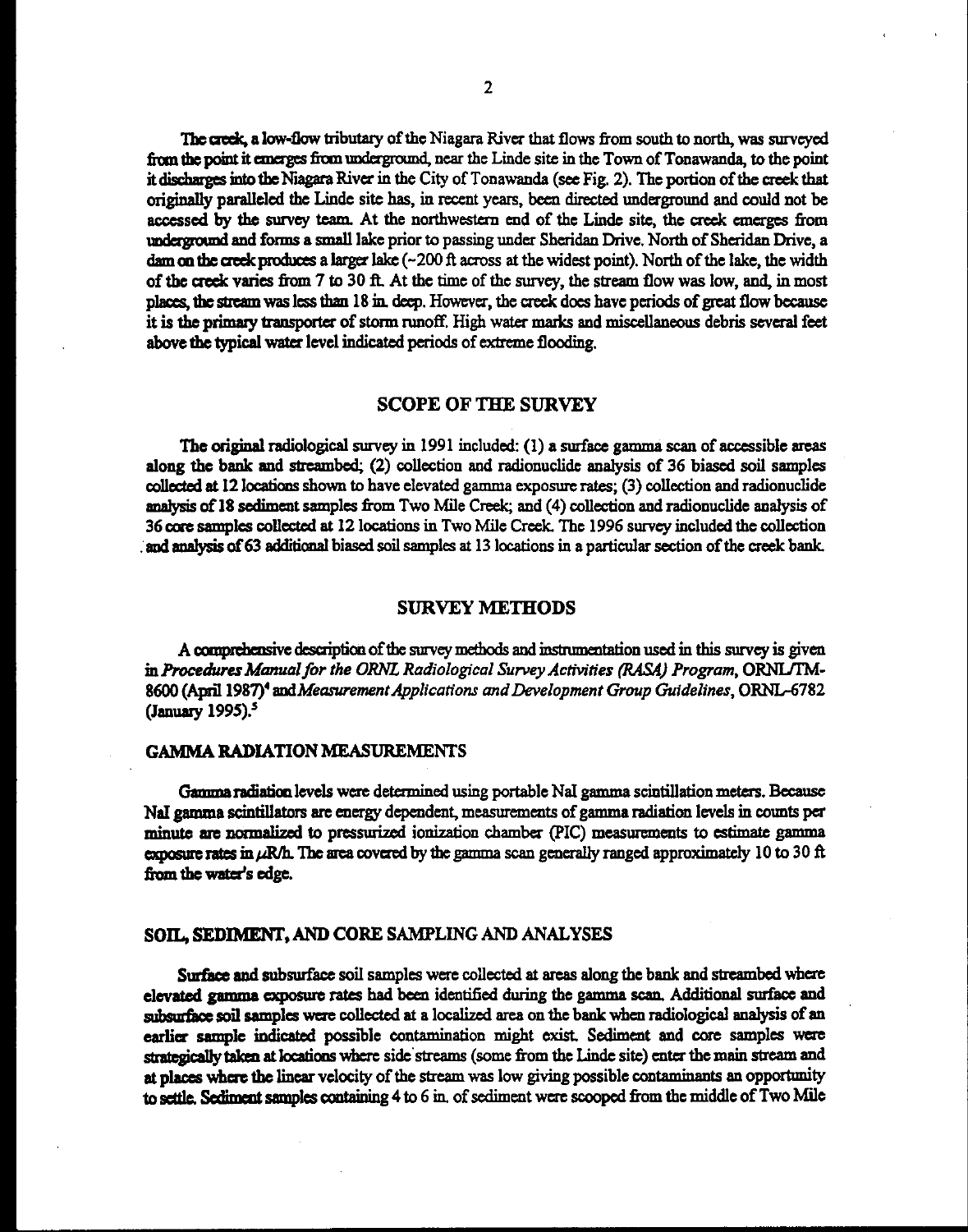Creek. Core samples were collected by driving a section of pipe  $(2.5 \text{ in. diameter})$  down into the creek bottom as **far** as pcssible **(to refusal).** The pipe was capped and later frozen **and** cut into **sections** before **analysis.** *All* soil, sediment, and core samples were analyzed by gamma spectrometry.

#### **SURVEY RESULTS**

DOE guidelines are summarized in Table 1. Typical background radiation levels for the Tonawanda, **New** York **area are** presented in Table 2. **These** data are provided for comparison with **survey** results prevnted **ia** this section All direct measurement results presented in this report **are** gross readings; background radiation levels have not been subtracted. Similarly, background concentrations have not **becn** subtracted fkm radionuclide **cwcentratians** measured in soil, **sediment,** and wre samples.

Photographs of the survey **area** taken in Novemba **1991 are** shown **in** Figs. 3 through 6.

#### **GAMMA EXPOSURE RATE MEASUREMENTS**

**Results** of the surface gamma scan of accessible areas - **10 to 30** ft from **the** edge of Two Mile Creek are shown in Fig. 7. Gamma exposure rates along the creek generally ranged from 7 to  $11 \mu R/h$ . These values are similar to typical background radiation levels in the Tonawanda area (8 to 11  $\mu$ R/h, Table 2). An area of elevated spots ranging from 13 to 78  $\mu$ R/h was identified adjacent to Two Mile Creek Road near Fletcher Street. The elevated spots were scattered over a one-quarter-acre area (Fig. 8). **Soil** samples mlleded **m** this area **shod** tbat the elevated gamma levels **were caused** by chunks of **rock**  buried in the soil (Fig. **9).** 

Slightly elevated gamma exposure rates were noted along the middle region of the west bank of **Two Mile Creek. This slight elevation followed the pattern shown in Fig. 10 with gamma exposure rates** of 11  $\mu$ R/h at the bottom and top of the bank and levels rising to 13  $\mu$ R/h near the middle of the bank. This elevation was evident along the bank extending approximately one-quarter mile on either side of the  $11$ - to  $20$ - $\mu$ R/h spot noted on Fig. 7 between Fletcher Street and Youngman Memorial Highway.

One spot measuring 13  $\mu$ R/h was found between Youngman Memorial Highway and Ensminger Road (Fig. 7), and three spots ranging from 9 to 13  $\mu$ R/h were identified around the lake at the southenunost part of the **surveyed** area (Fig. 7).

#### **BIASED SOIL SAMPLES--1991**

Biased soil sample locations for samples collected in 1991 (B1 through B12) are shown in Figs. 11 and 12. Results of analyses are listed in Table 3. For samples B1 through B12, concentrations of <sup>238</sup>U and <sup>226</sup>Ra in surface soil (0-15 cm) ranged from 1.2 to 400 pCi/g and from 0.90 to 390 pCi/g, respectively. Concentrations in subsurface soil (15-105 cm, samples B1 through B12) ranged from 1.8<br>to 27 pCi/g and from 0.00 to **37 pCilg and** hm **0.92** to 16 pcilg, respectively. Because slag, cinders, **and** other similar **materials**  scattered throughout the Tonawanda-Niagara Falls area contain naturally occurring radionuclides that **may** cusc **slight** elevations in radionuclide concentrations, samples **BZ, B3A-C, B5A-D, B6A-C, B8, B9A–C, B10A–B, B11A–D, and B12A–C are considered to be within typical background levels for <sup>238</sup>U**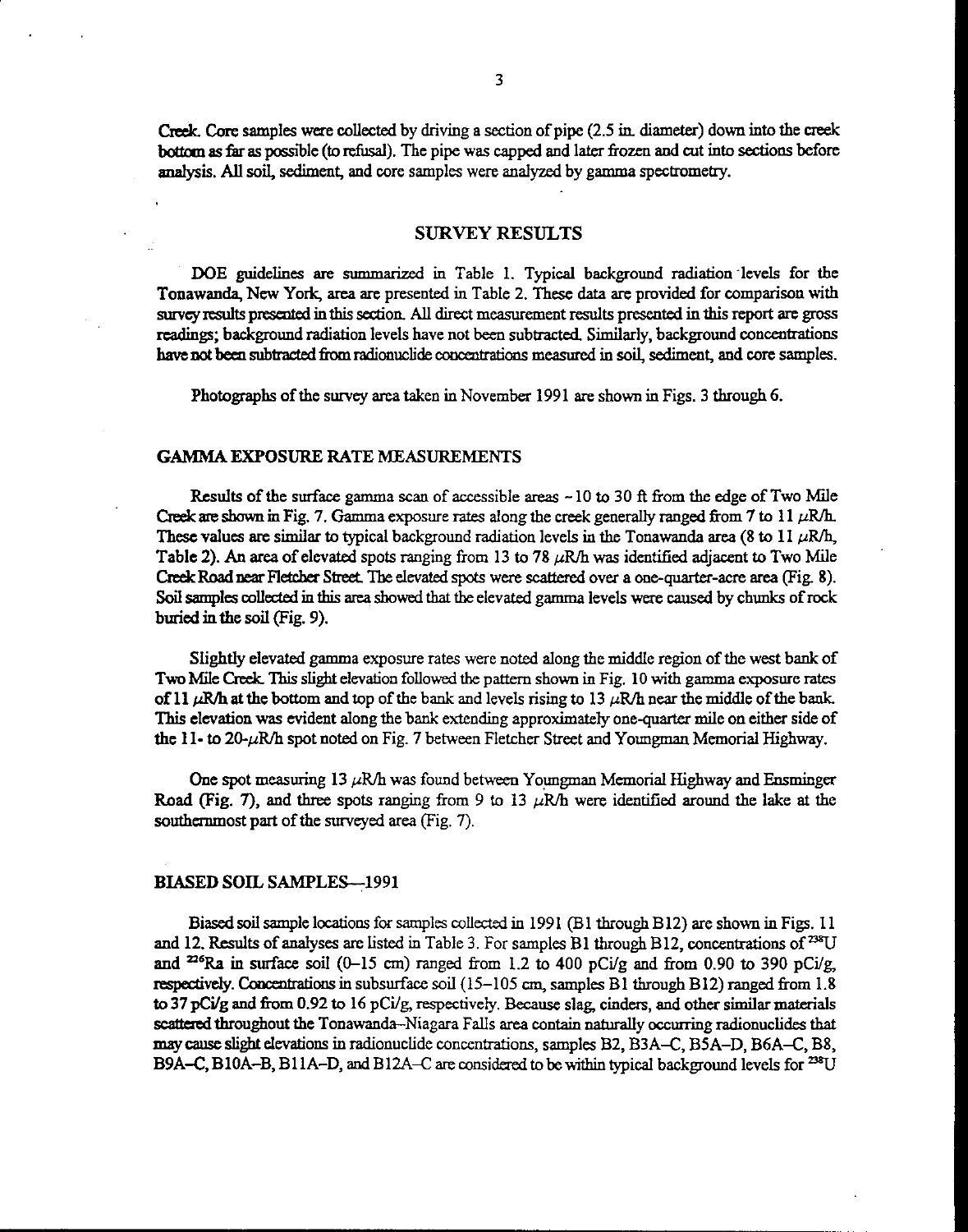and <sup>226</sup>Ra in the Tonawanda area (Table 2). Naturally occurring uranium contains roughly equal amounts and <sup>226</sup>Ra in the Tonawan<br>of <sup>226</sup>Ra and <sup>238</sup>U.

Rock samples B2R and B7R containing 220 and 400 pCi/g of <sup>238</sup>U, 190 and 390 pCi/g of <sup>226</sup>Ra, and 340 and 290 pCi/g of <sup>232</sup>Th, respectively, were collected in the one-quarter-acre area of elevated spots along Two Mile Creek Road near Fletcher Street. The elevated spots were due to chunks of rock scattered throughout this area, primarily in the top 6 in, of soil. The rocks appeared to be of natural origin. Since the the rocks were located 100 to 200 m from the creek and the pattern of radionuclide distribution in the analyzed samples was completely unlike that found in materials originating from the Linde site, the rocks were judged to be unrelated to the survey of Two Mile Creek.

Samples B1, B1B, B3D-G, and B4A-B with elevated concentrations of <sup>238</sup>U and, in most cases, lower concentrations of <sup>226</sup>Ra were similar to materials that resulted from former processing activities at the Linde site. Thsc samples **were** wllcded alang **the wcst** bank of Two Mile **Creek** in a pattan shown in Fig. 11. **As** noted earlier, slightly elevated **surface** gamma **txposurc** rates wen evident along the bank extending approxjmately one-quarta mile **on** either side of sample locations B1 and B3-6 (Fig. 13). Sample B1 and B1B containing 18 and 16 pCi/g of <sup>234</sup>U were scooped from the bank at the point with the highest surface gamma exposure rate (Fig. 11). Samples B4A and B4B containing 21 and 25 pCiig **D%U wac** *colleded* 1 ft downstnam firm sample B1 **at** depths of 0 to 12 in (Fig. 11). Samples B3D-G containing 20 to 37 pCi/g of <sup>238</sup>U were collected -3 ft from the edge of the bank (Figs. 11 and 14). These results suggested that a layer of material containing <sup>238</sup>U possibly associated with the **operation of the Linde plant might be deposited below the surface of the west bank of Two Mile Creek** in this region. Results from the 1991 samples indicated that <sup>238</sup>U concentrations in this layer were relatively low. All samples except B3F were below current guidelines for <sup>238</sup>U and <sup>226</sup>Ra applied at the Tonawanda site (Table 1). Sample B3F containing 37 pCi/g of <sup>238</sup>U was only slightly above the guideline of 30 pCi/g for <sup>238</sup>U. However, the lateral extent of subsurface contamination in this area was not well defined, **and** additional sampling was planned

Samples B12D and B12E collected near Two Mile **Creek lake** also contained slighthr elevated concentrations of <sup>238</sup>U (9.0 and 15 pCi/g) and much lower concentrations of <sup>226</sup>Ra (1.5 and 3.0 pCi/g). This material, which is well below the guideline value for the Tonawanda area (Table 1), might possibly have originated at the Linde site.

Excluding samples B2R and B7R (discussed earlier), <sup>232</sup>Th concentrations in all other biased samples ranged from 0.79 to 3.1 pCi/g, which is similar to or only slightly above typical background **=Th** lev& **6rom tbc** Tonawaada **area** (Table 2) and well below WE guideline values for **surface** and subsurface **soil** (Table 1).

#### **BIASED** SOIL SAMPLES-1996

Biased soil sample lodolls for sampls collected **in** 1996 **arc** shown in **Fig.** 15. All wac collected in the general location of 1991 samples B1, B3, B4, B5, and B6 (Figs. 11, 12, and 16). Results of analyses are listed in Table 3 (B13 through B25). Concentrations of <sup>234</sup>U and <sup>226</sup>Ra ranged from 0.75 to 23 pCi/g and from 0.64 to 4.9 pCi/g, respectively. Samples B15D, B16D, B17E, B18D–F, B19D–G, B20D-F, B21D-E, B22E-G, B23D-E, and B25E-F confirmed that a layer of material containing<br>slightly elevated <sup>228</sup>U is deposited below the surface of the west bank of Two Mile Creek in this region. slightly elevated <sup>228</sup>U is deposited below the surface of the west bank of Two Mile Creek in this region.<br>This layer might possibly be associated with the operation of the Linde plant. However, <sup>238</sup>U levels in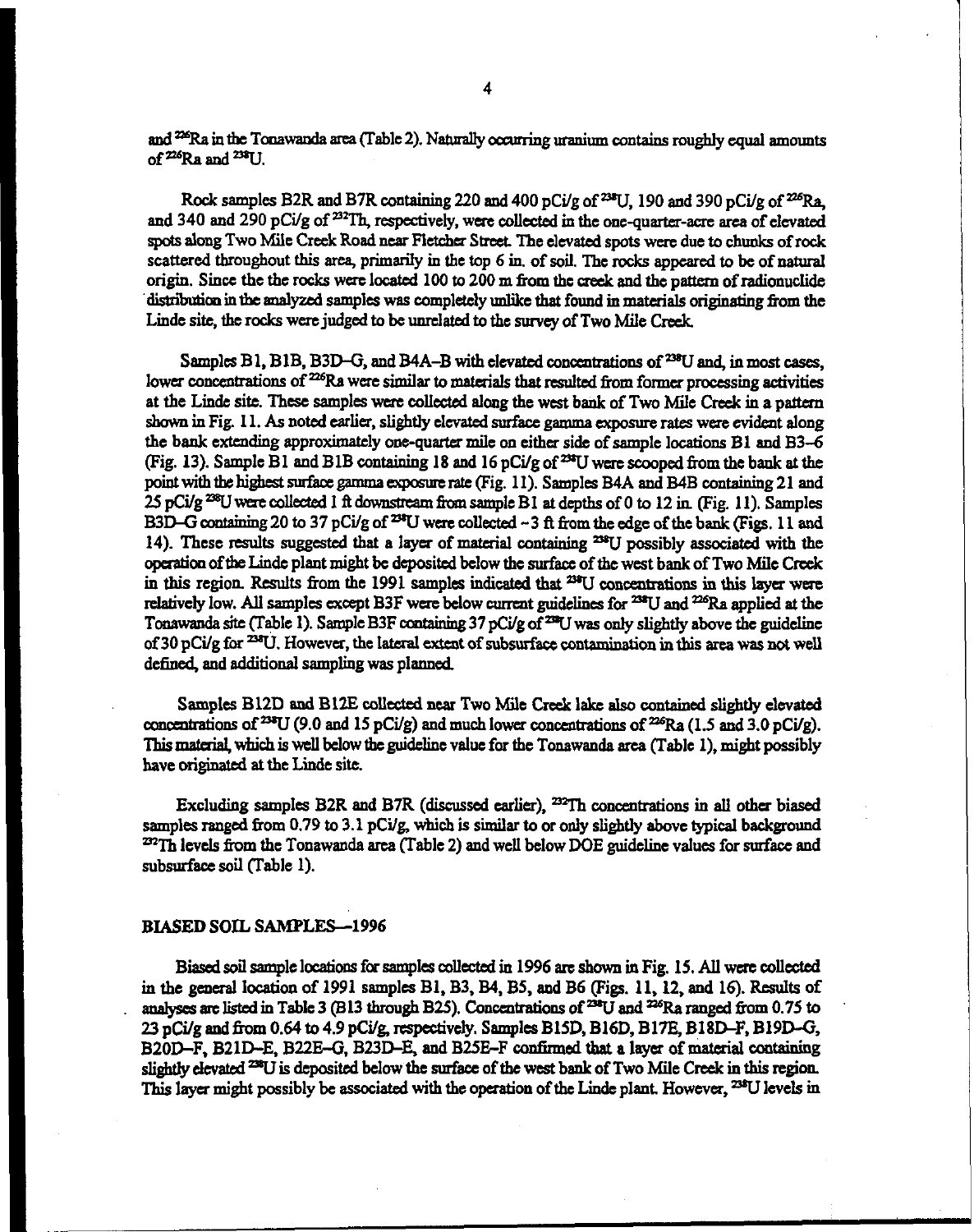this layer are relatively low with all <sup>238</sup>U concentrations well below the guideline of 30 pCi/g for this site (Table 3). Sample locations **B13, B14,** and **B24 appear** to be outside the **boundary** of the slightly elevated subsurface layer.

At some areas in Tonawanda, samples have contained elevated concentrations of <sup>230</sup>Th relative to **p6Ra Under** normal conditions, these two radionuclides would be present in roughly equal amounts. As an added precaution, two samples were selected for <sup>230</sup>Th analysis. Sample B3E (collected in 1991) contained  $19 \pm 3$  pCi/g <sup>230</sup>Th and adjacent sample B15D (collected in 1996) contained  $3.4 \pm 0.6$  pCi/g  $^{230}$ Th. Radium-226 in the two samples measured  $16 \pm 0.2$  pCi/g and  $2.0 \pm 0.2$  pCi/g, respectively. Since Radium-226 in the two samples measured oncentrations of  $\sim$  1 in relative to  $^{226}$ Ra. Under normal conditions, these two radionuclides would be present in roughly equal amounts. As an added precaution, two samples were the concentration of  $^{230}$ Th is roughly equivalent to the concentration of  $^{226}$ Ra, there is no detectable enhancement of  $230$ Th concentrations.

#### **SEDIMENT SAMPLES-1991**

Sediment sample locations are shown on Fig. **17,** and results of analyses **are** listed in Table **3.**  Concentrations of <sup>238</sup>U and <sup>226</sup>Ra ranged from 0.68 to 6.5 pCi/g and 0.55 to 1.7 pCi/g, respectively. Concentrations of <sup>232</sup>Th ranged from 0.34 to 1.0 pCi/g. Although sample E6 shows very slightly elevated concentrations of <sup>238</sup>U (6.5 pCi/g), all other samples are near or only slightly above typical background concentrations **in soil** from the Tonawanda **area** (Table **2).** AU samples are well below WE guideline values (Table **1).** 

#### **CORE SAMPLES-1991**

Core sample locations are shown on Fig. **18,** and results of analyses are listed **in** Table **3.**  Concentrations of <sup>238</sup>U and <sup>226</sup>Ra ranged from 0.89 to 5.3 pCi/g and 0.55 to 1.4 pCi/g, respectively. Concentrations of <sup>232</sup>Th ranged from 0.42 to 1.2 pCi/g. Although sample A1E shows very slightly elevated concentrations of <sup>238</sup>U (5.3 pCi/g), all other samples are near or only slightly above typical back@ mucatrations in **soil from** the Tonawanda area (Table **2).** AU samples are well below **WE**  guideline values (Table **1).** 

#### **SIGNIFICANCE OF FINDINGS**

Mts of this radiological **survey** indicate that no signi6cant material originating **at** the Lide plant is located in Two Mile Creek, Tonawanda, New York. Naturally occurring uranium contains roughly equal amounts of <sup>226</sup>Ra and <sup>238</sup>U. When concentrations of <sup>238</sup>U and <sup>226</sup>Ra were compared in 1991 biased soil samples, samples **B1, BIB, B3D-G, B4A-B,** and **B12D-E** contained slightly elevated concentrations of  $^{238}U$  and, in most cases, lower concentrations of  $^{226}Ra$ . The radionuclide distribution **in these** samples was similar to that found in materials resulting from former processing activities **at** the Linde site. Because sample B3F contained 37 pCi/g<sup>238</sup>U, which is slightly above the DOE guideline of **<sup>30</sup>**pCi/g W for the Tonawanda site, additional sampling **was** conducted in **1996.** The **1996** sample results confirmed that a layer of material containing slightly elevated concentrations of <sup>238</sup>U is deposited below the surface of the west bank of Two Mile Creek in an area near sample location **B3. This** layer might possibly be associated with the operation of the Linde plant. However, <sup>238</sup>U levels in this subsurface layer are relatively low with all **1996** samples containing concentrations well below the **guideline** of **30** pCi/g. It was cbncluded that the **1991** sample containing **37** pCi/g +)%U **was** taken fiom a small elevated area <25 m<sup>2</sup>, which when averaged with other area samples is well below the average and the "hot spot" guideline values (Table **1).**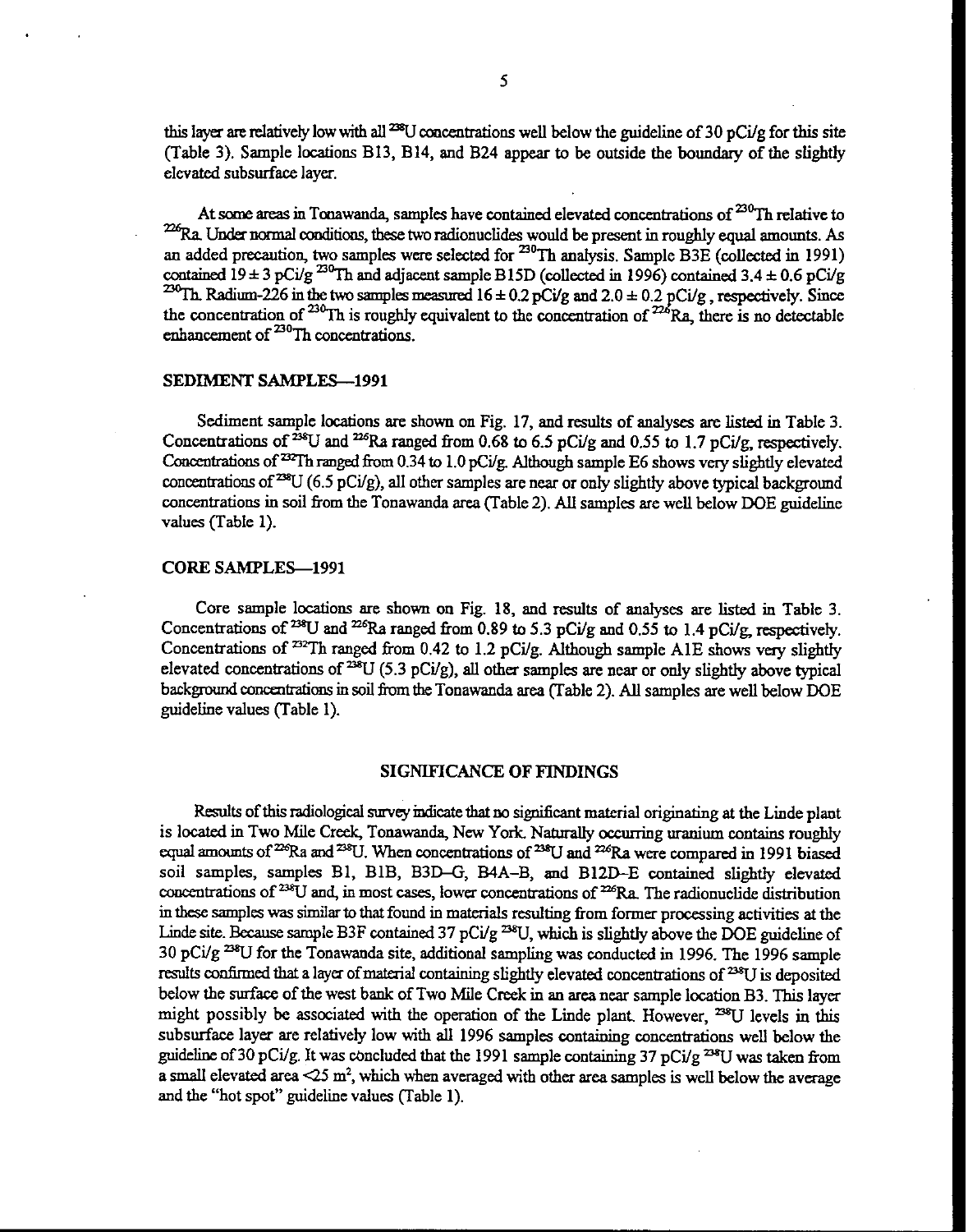Sediment sample E6 and core sample A1E also showed very slightly elevated concentrations of <sup>238</sup>U (6.5 and 5.3 pCi/g, respectively), but these levels are well below DOE guideline values.

Samples of rock scattered beside Two Mile Creek Road near Fletcher Street contained elevated concentrations of <sup>238</sup>U, <sup>226</sup>Ra, and <sup>232</sup>Th (up to 400, 390, and 340 pCi/g, respectively). The rocks appeared to be of natural origin. The pattern of radionuclide distribution in these samples is unlike that found in materials originating from the Linde site.

#### **REFERENCES**

- 1. U.S. Department of Energy, A Background Report for the Formerly Utilized Manhattan Engineer District/Atomic Energy Commission Sites Program, DOE/EV-0097, September 1980.
- 2. W. D. Cottrell, D. A. Witt, R. E. Rodriguez, and R. F. Carrier, Results of Mobile Gamma Scanning Activities in Tonawanda, New York, ORNL/RASA-90/6, Martin Marietta Energy Systems, Inc., Oak Ridge Natl. Lab., December 1990.
- Oak Ridge Natl. Lab., Radiological Survey of the Former Linde Uranium Refinery, Tonawanda,  $3<sub>1</sub>$ New York, DOE/EV-005/5, UC-70, U.S. Department of Energy, Division of Environmental Control Technology, Formerly Utilized MED/AEC Sites Remedial Action Program, May 1978.
- 4. T. E. Myrick, B. A. Berven, W. D. Cottrell, W. A. Goldsmith, and F. F. Haywood, Procedures Manual for the ORNL Radiological Survey Activities (RASA) Program, ORNL/TM-8600, Martin Marietta Energy Systems, Inc., Oak Ridge Natl. Lab., April 1987.
- 5. Measurement Applications and Development Group Guidelines, ORNL-6782, Martin Marietta Energy Systems, Inc., Oak Ridge Natl. Lab., January, 1995.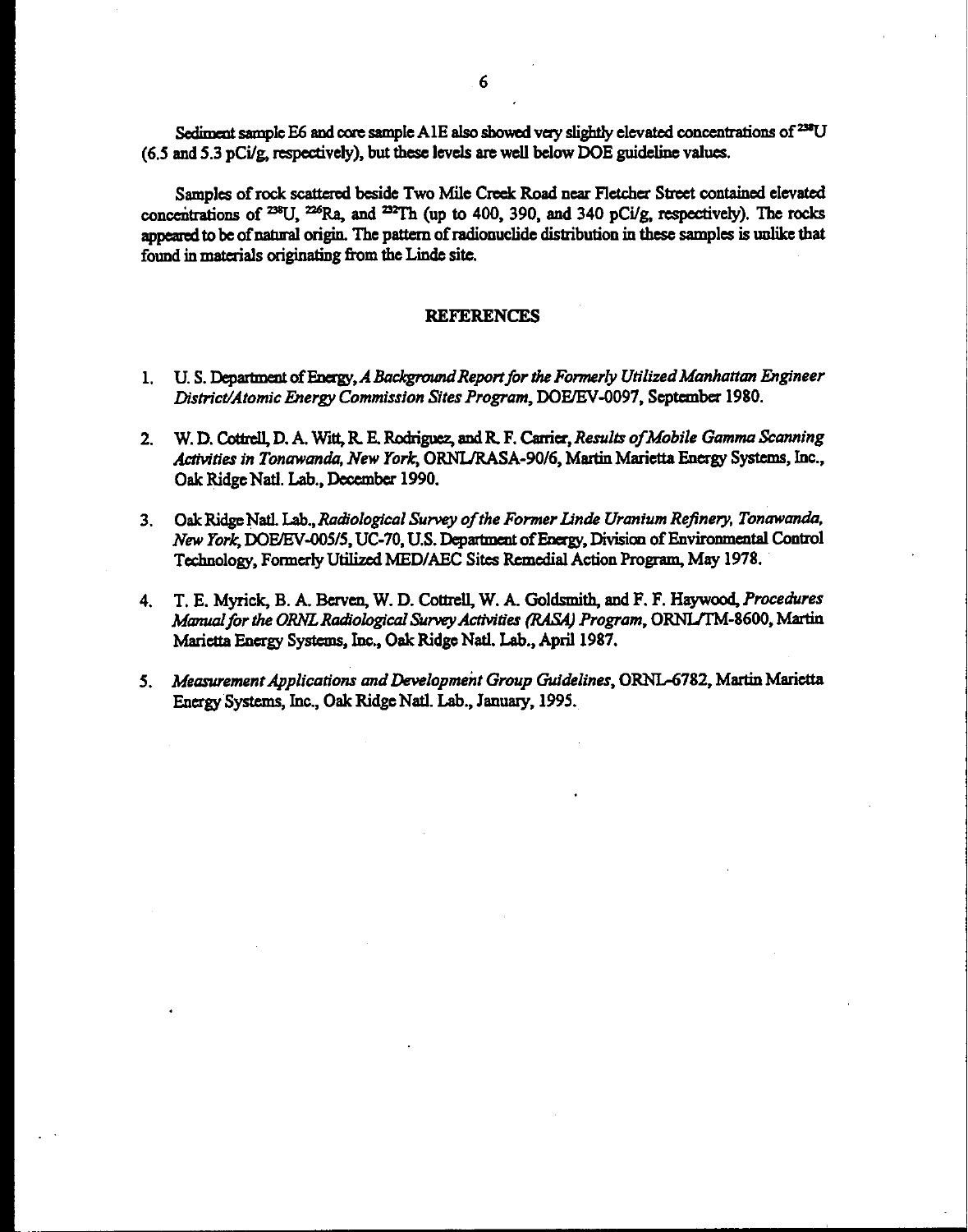

**Fig. 1. Diagram showing general location of Two Mile Creek in relation to the Linde site in Tonawanda, New York.** 

 $\overline{\mathcal{I}}$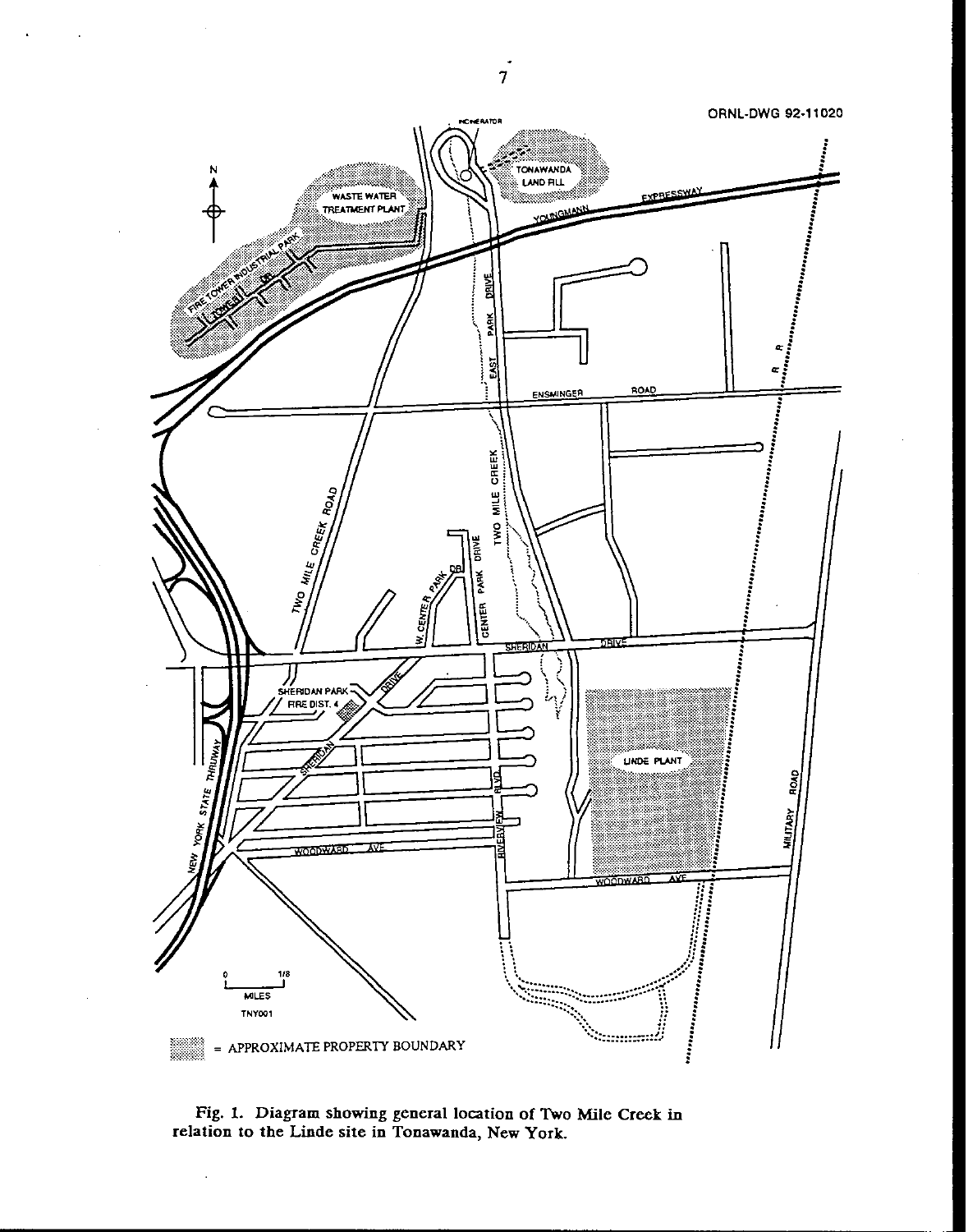**ORNL-DWG 92-12853** 



Fig. 2. Diagram showing portion of Two Mile Creek included in the survey.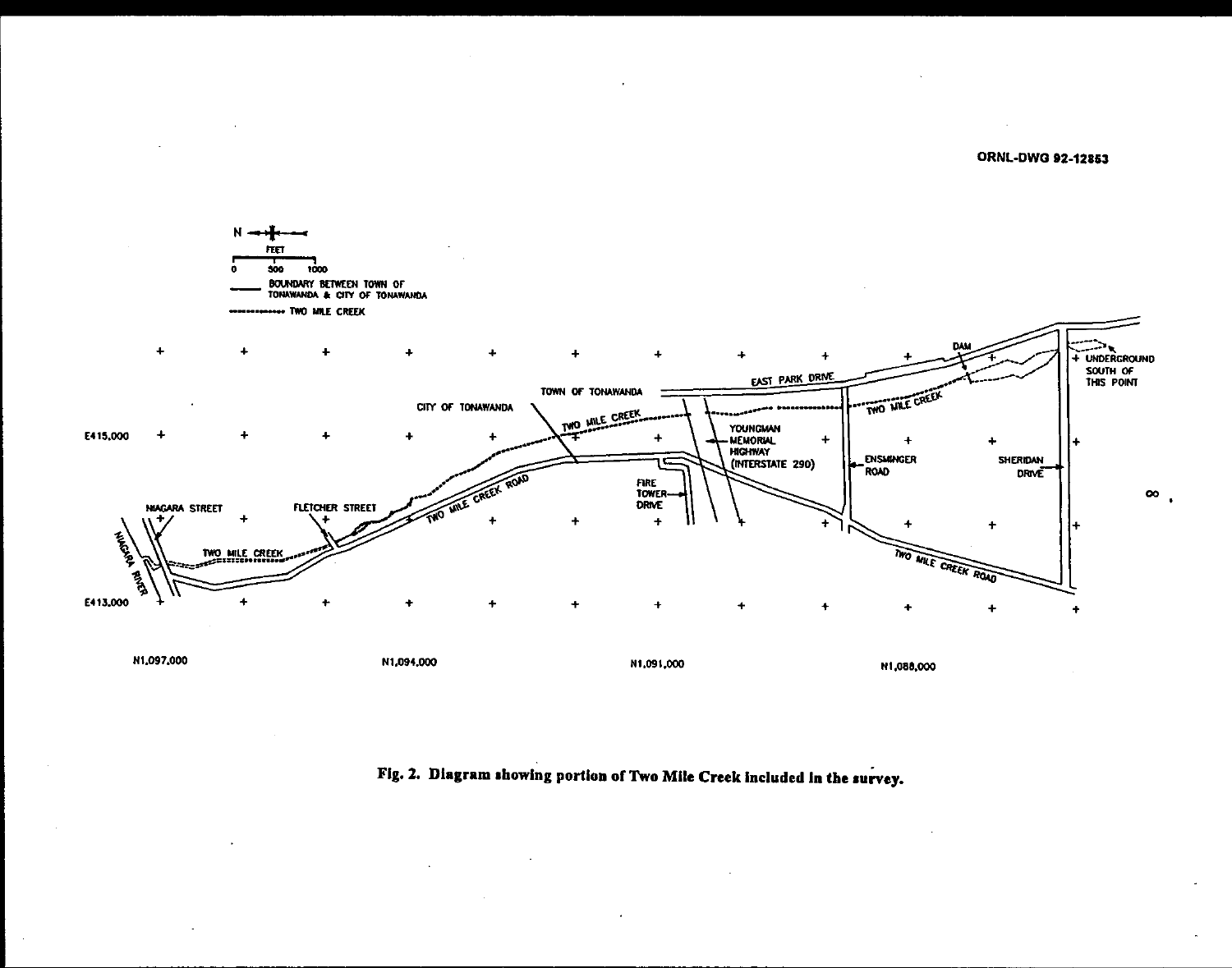

**Fig.3. Two Mile Creek as it enten the Niagara River (extreme right of photo) in the City of Tonawanda, New York.** 



**ORNL-PHOTO 10229-92** 

**Fie. 1. View looking south at area of sample location Al.**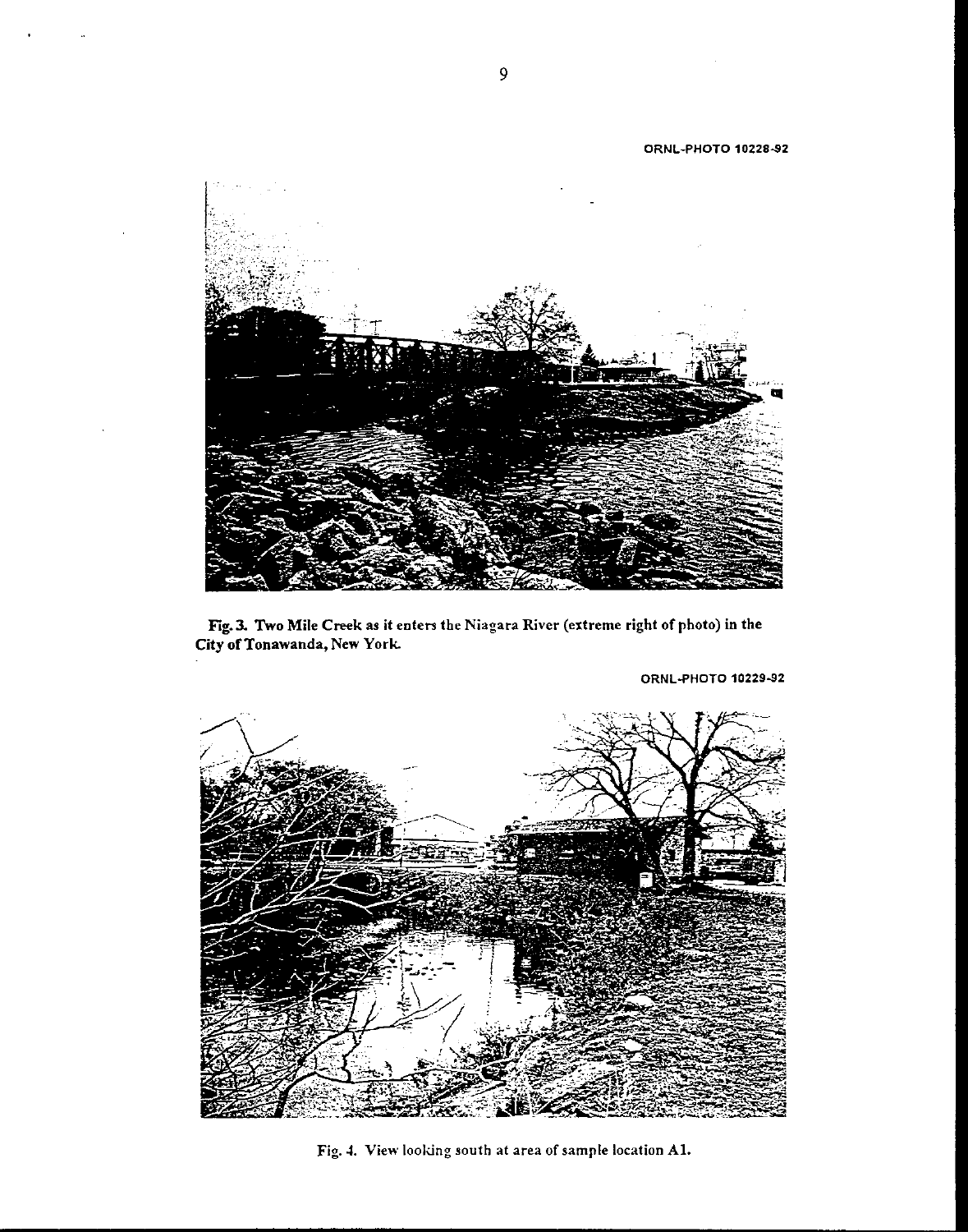**ORNLPHOTO 1023042** 



**Fig. 5. Core sampling at edge of Two Mile Creek near Sheridan Drive** 

**ORNL-PHOTO 1023142** 



**Fig. 6. Two Mile Creek lake at the southern end of the survey area The dam is shown in the background**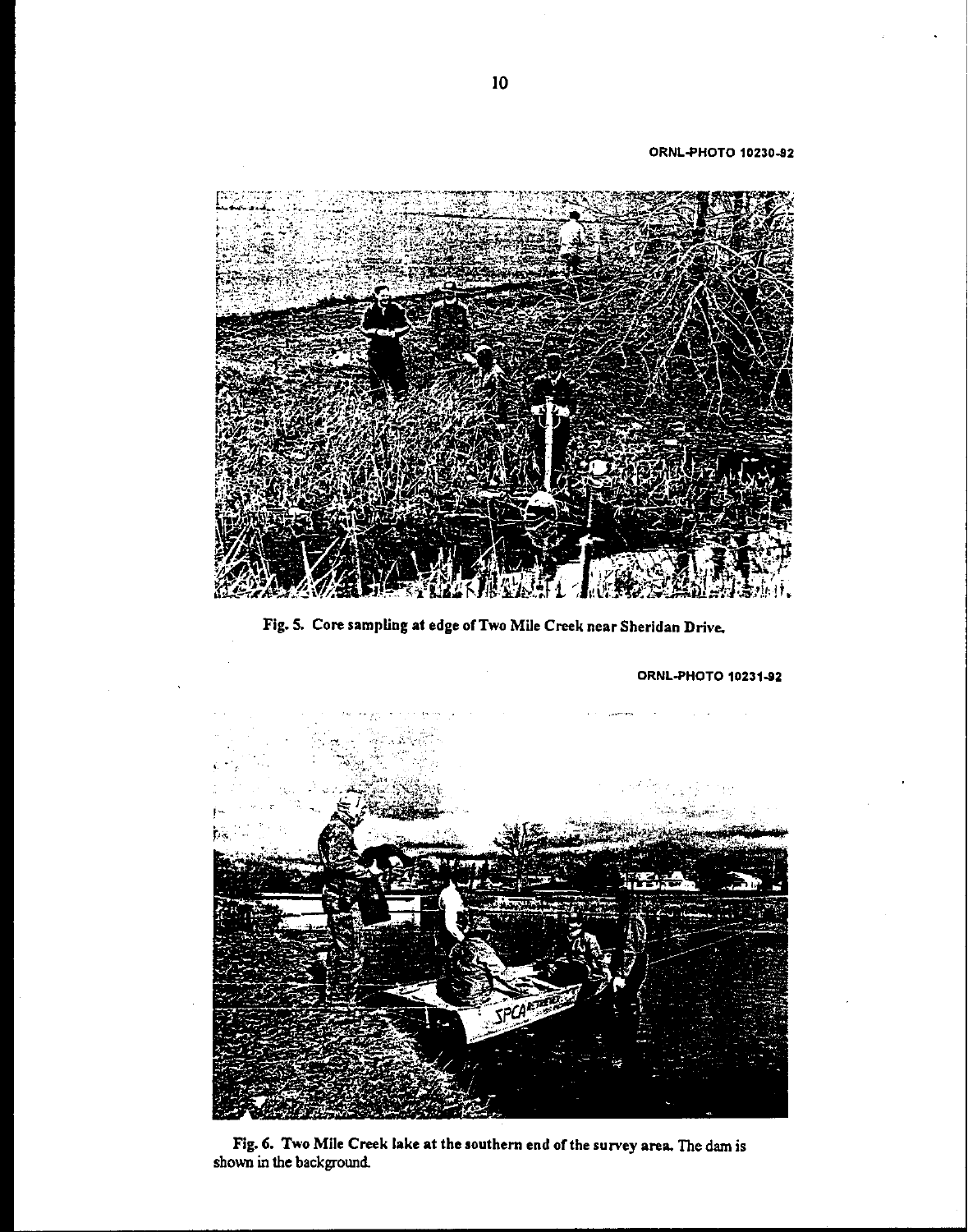

Fig. 7. Diagram showing surface gamma exposure rates  $(\mu R/h)$  in accessible areas ranging approximately 10 to 30 ft from the edge of Two Mile Creek.  $\frac{1}{2}$  $\ddot{\phantom{a}}$  $\sim 10$ 

 $\alpha$ 

 $\mathbf{1}$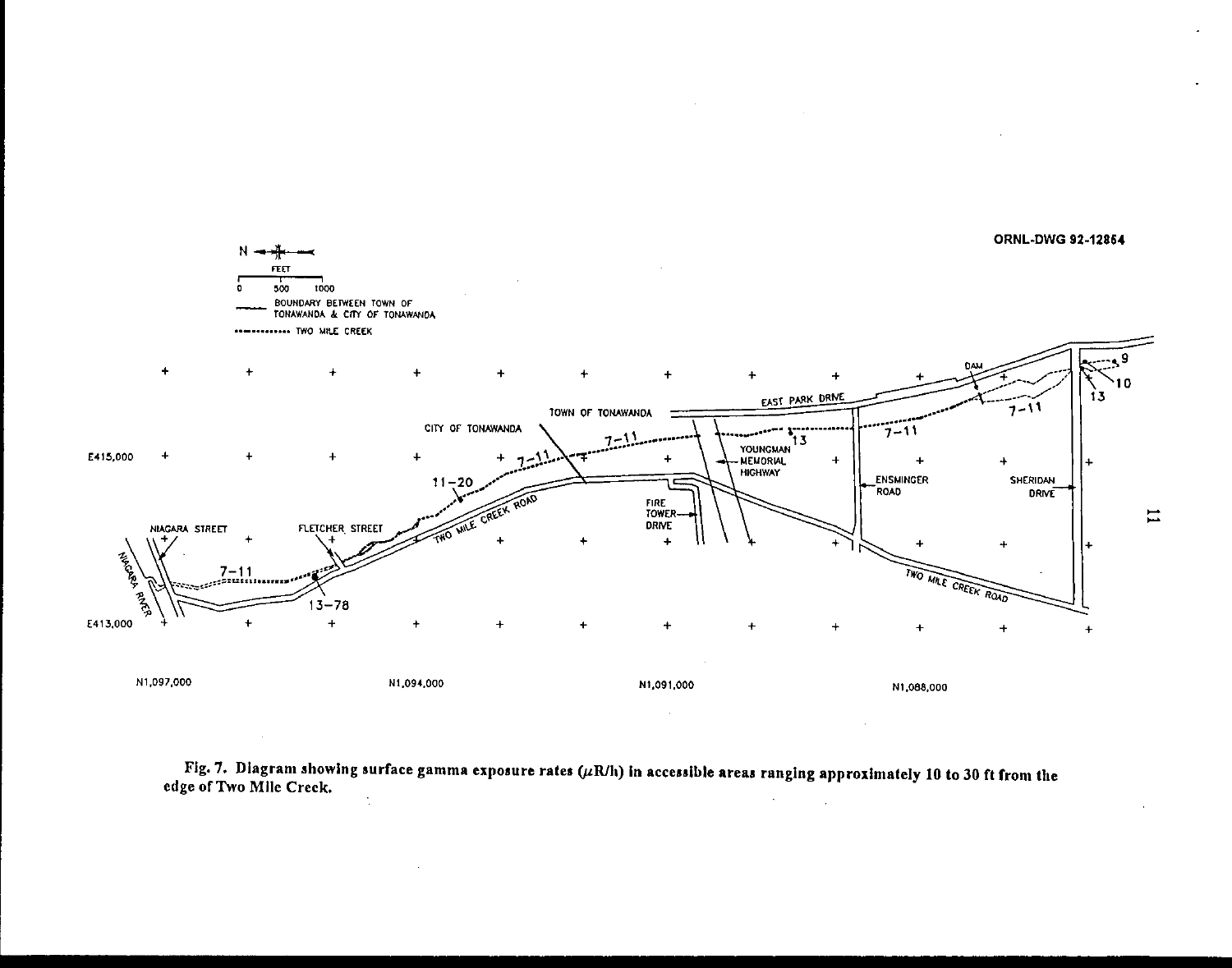

**Fig. 8. View offlags marking elevated spots in area along Two Mile Creek Road near Fletcher Street. Samples B2. B7, and B8 were collected in this area** 

 $12$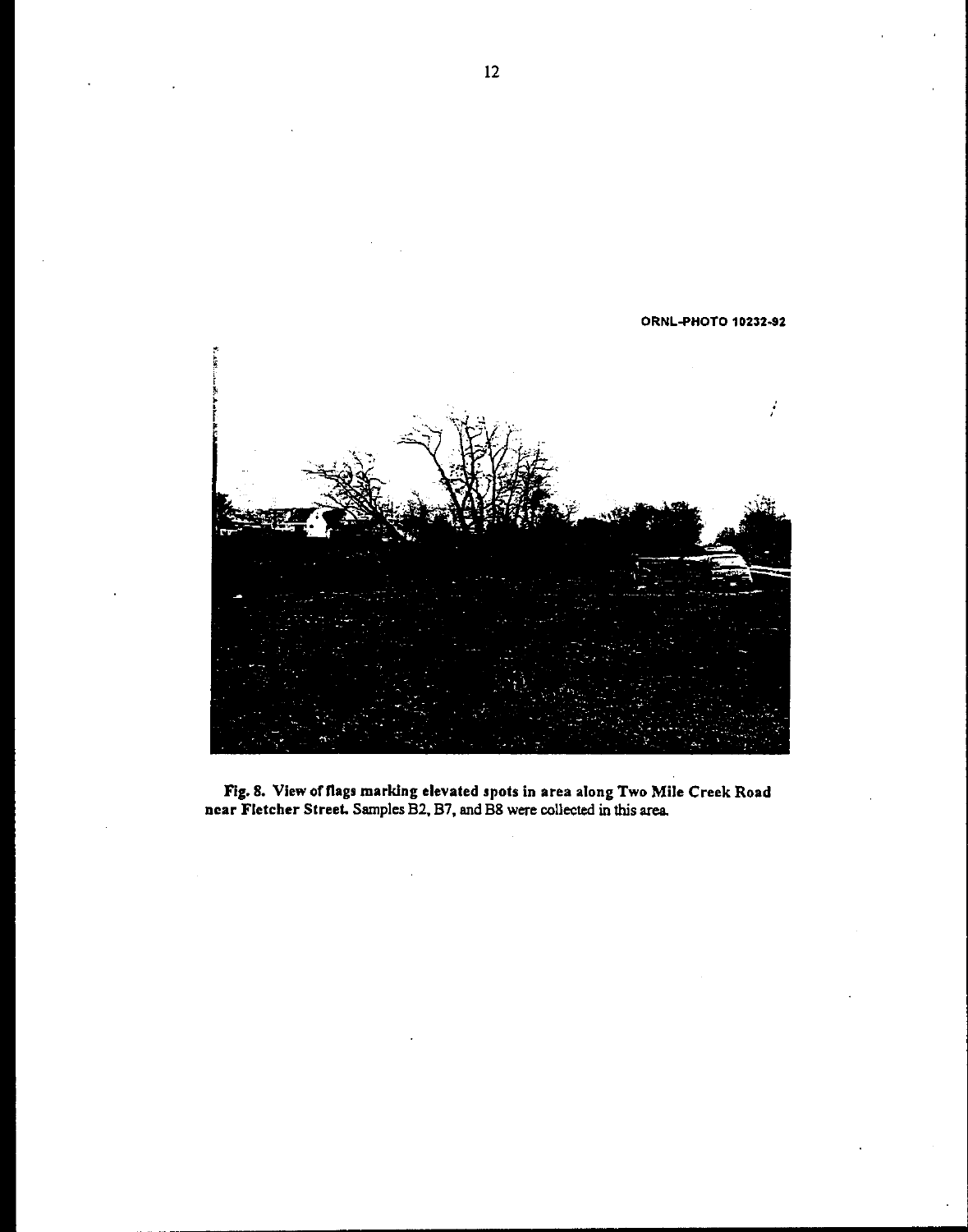**ORNL-PHOTO 1023392** 



**Fig. 9. Sample location BZ near Two Mile Creek Road. Scattered** chunks **ofrock** were responsible for the elevated surface gamma exposure rates in this **area**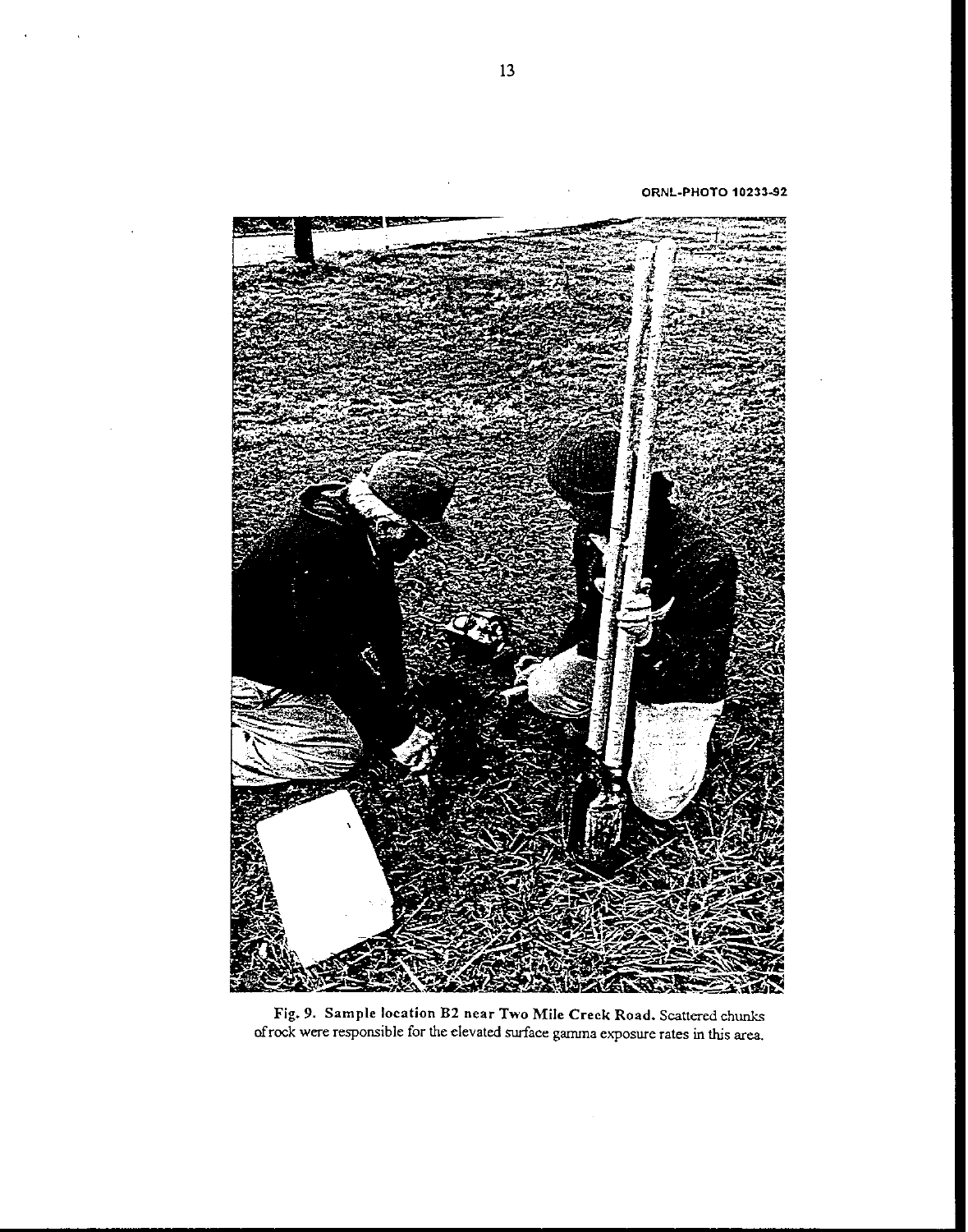

Fig. 10. Cross section of Two Mile Creek showing surface gamma exposure rates  $(\mu R/h)$ on the creek hank at elevated area between Fletcher Street and Youngman Memorial Highway. Diagram not drawn to **scale.** 



Fig. **11.** Cross section of Two Mlle Creek showing 1991 biased soil sampling locations at the elevated area between Fletcher Street and Youngman Memorial Highway. Diagramnot drawn to **scale.** 

14

**ORNLOWG 92-12866** 

**ORNL-DWG 92-12856**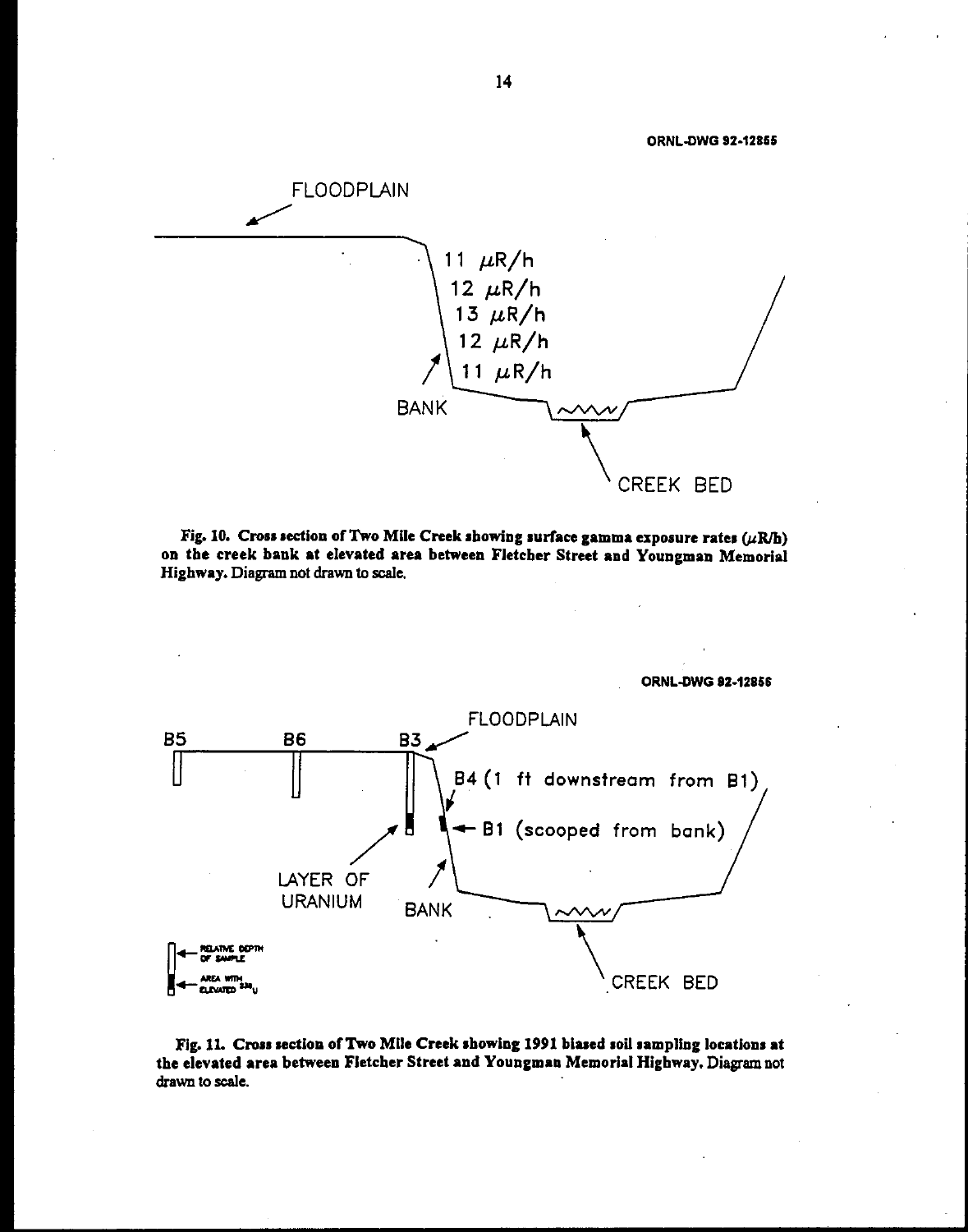

 $\mathcal{A}^{\mathcal{A}}$ 





 $\label{eq:2.1} \frac{1}{\sqrt{2}}\int_{\mathbb{R}^3}\frac{1}{\sqrt{2}}\left(\frac{1}{\sqrt{2}}\right)^2\frac{1}{\sqrt{2}}\left(\frac{1}{\sqrt{2}}\right)^2\frac{1}{\sqrt{2}}\frac{1}{\sqrt{2}}\left(\frac{1}{\sqrt{2}}\right)^2.$ 

 $\sim$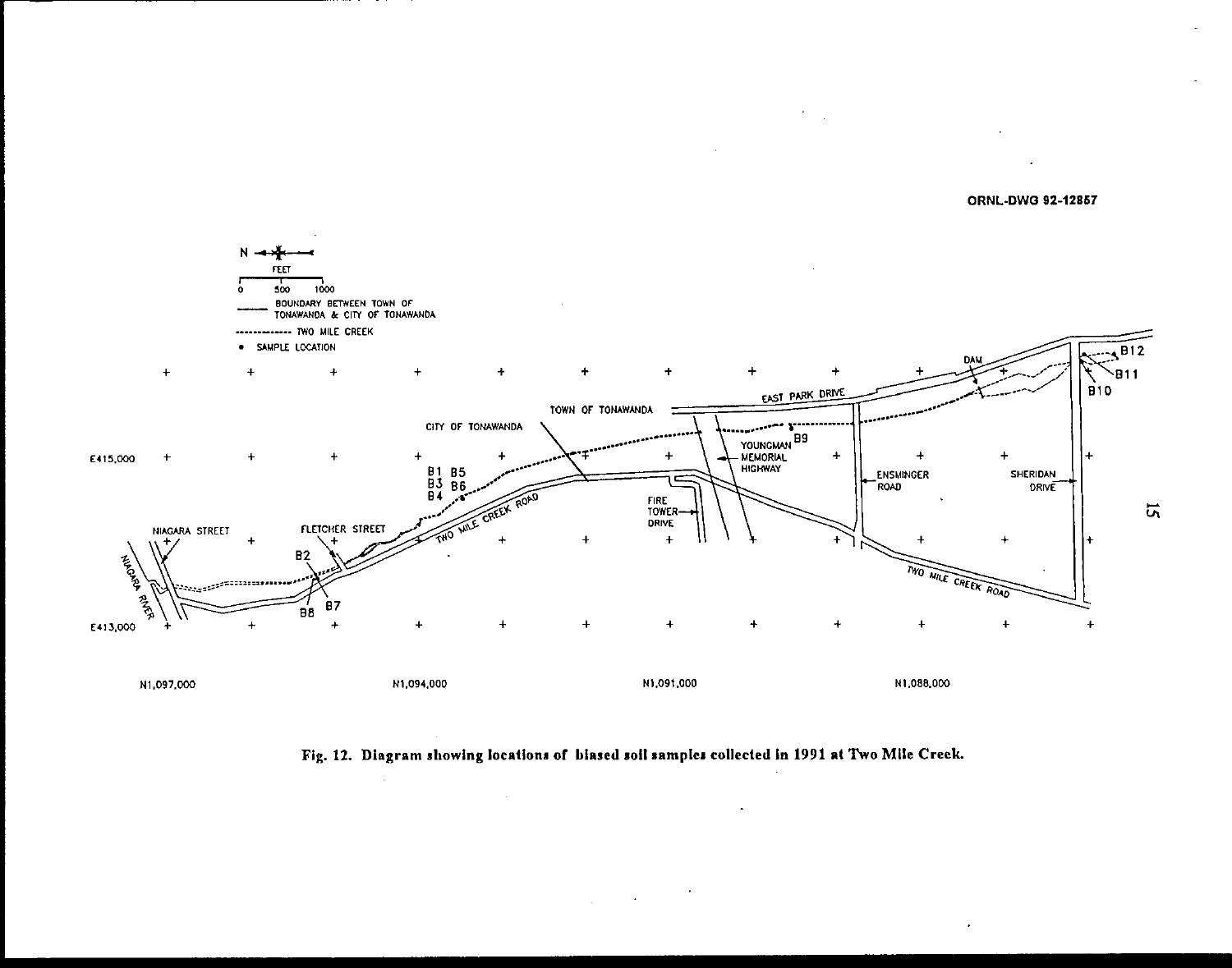**ORNLSHOTO 1023492** 



**Fig. 13. View looking west at area of sample locations B1 and B3-B6.**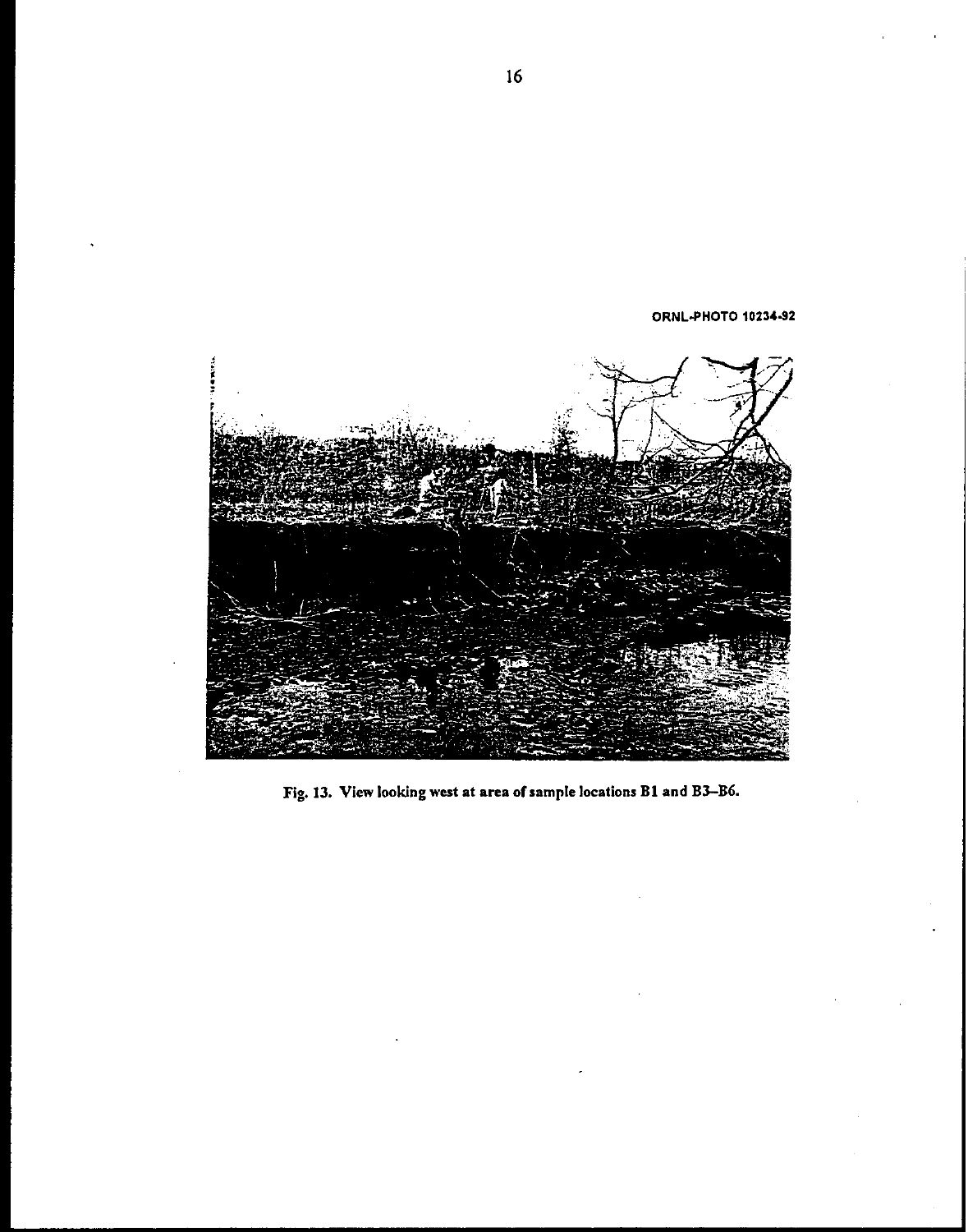**ORNL-PHOTO 10235-92** 



**Fig. 14. View looking east at sample location B3.** SmplesBI **and** B4-B6 were also **collected** in this area

 $\ddot{\phantom{a}}$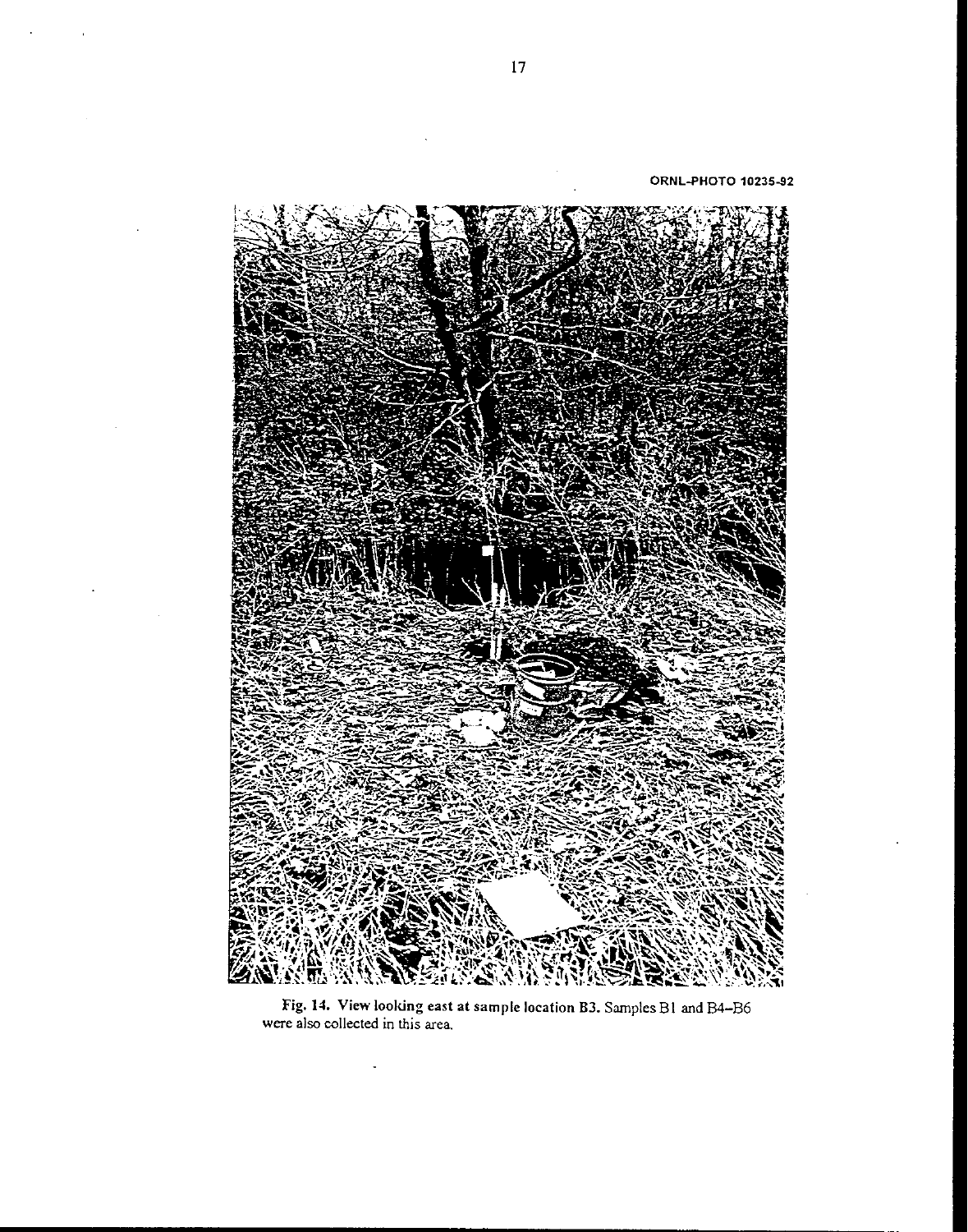**ORNL-DWG 96-7179** 



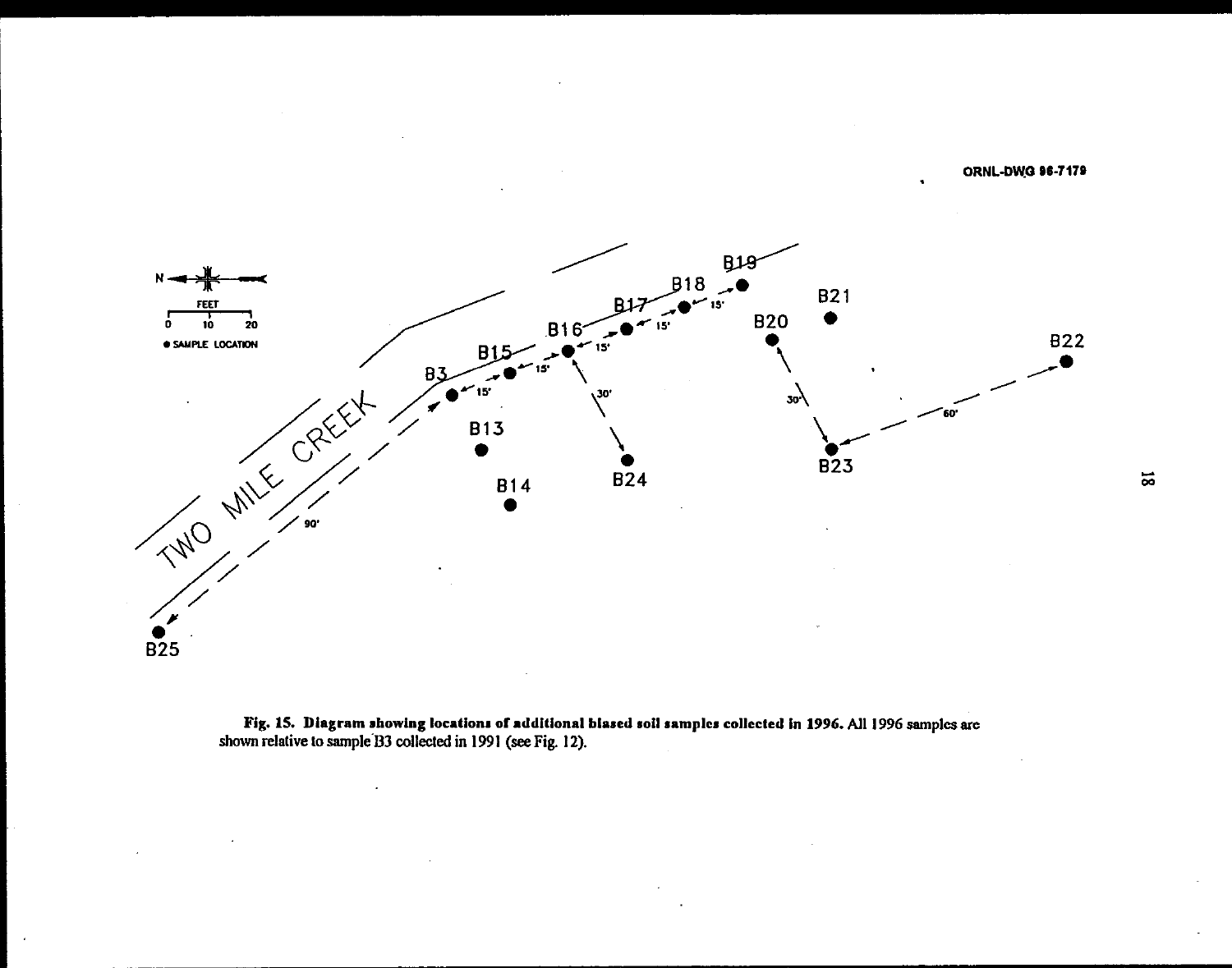

**Fig. 16. Cross section of Two Mile Creek showing two 1996 samples in relation to the 1991 samples previously shown in Fig. 11. Diagram not draw to scale.**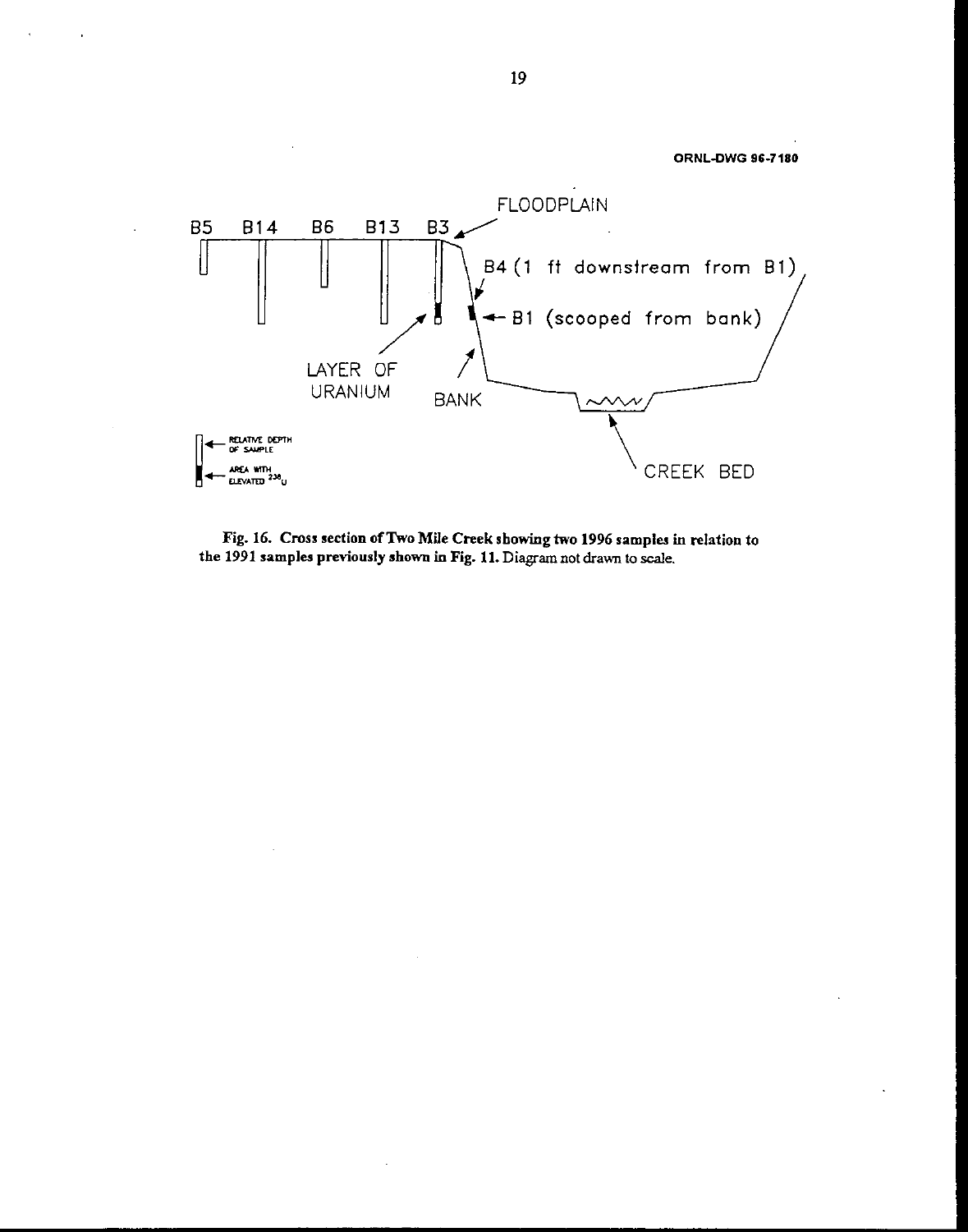**ORNL-DWG 92-12868** 



## **Fig. 17. Diagram showing sampling location^ for scdimcnt collected at** *TWO* **Mile Crcck**

20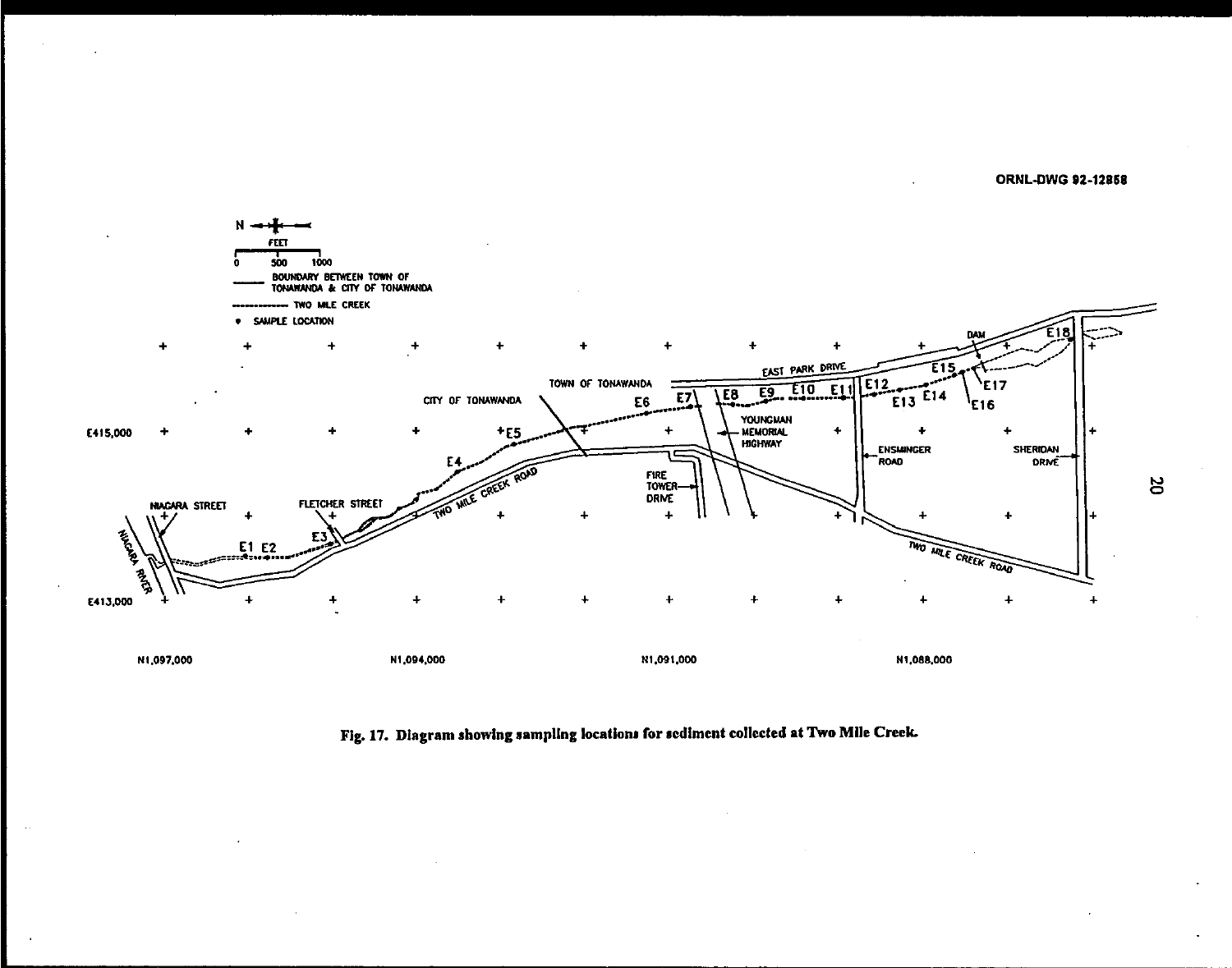**ORNL-DWG 92-12869** 



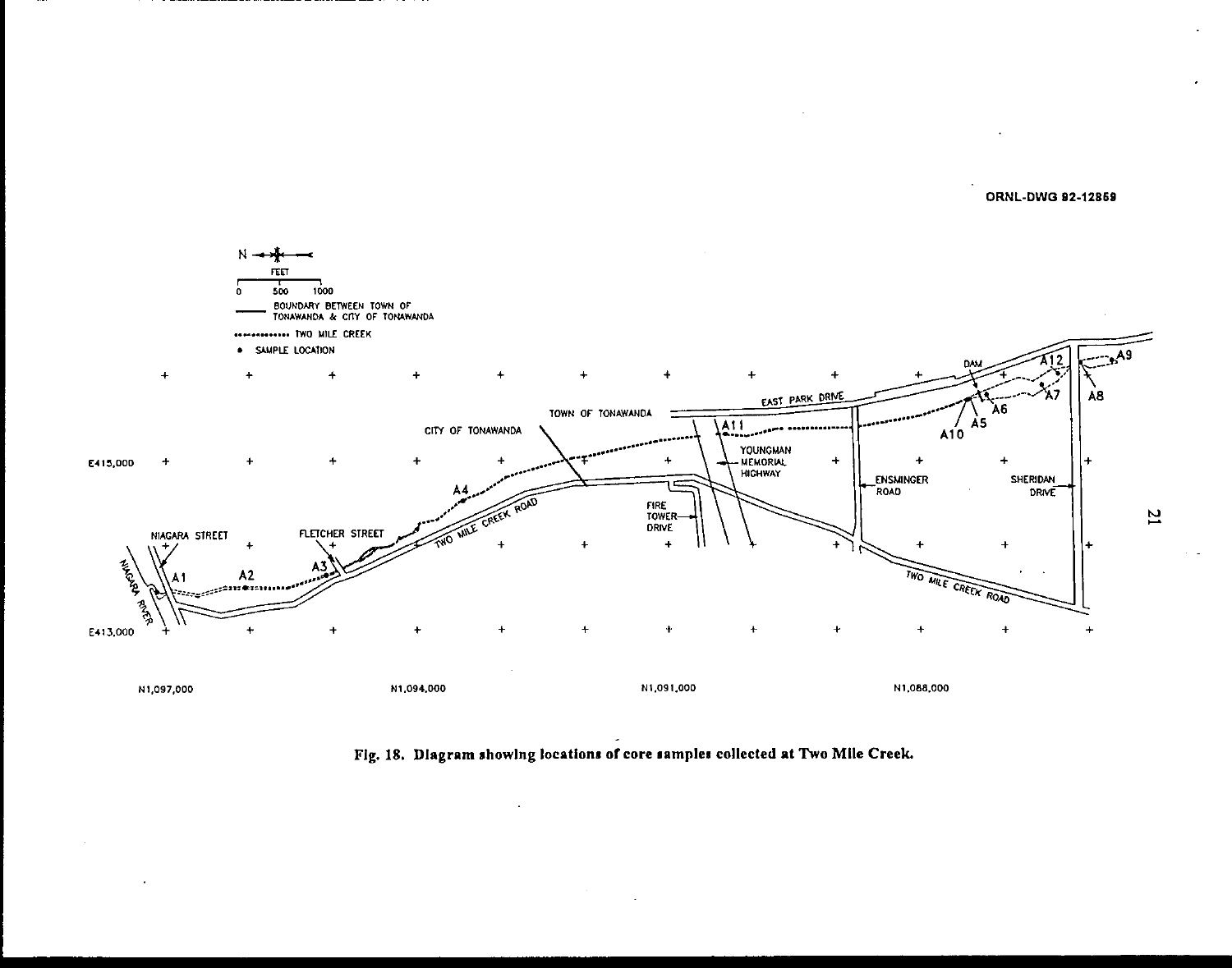| Mode of exposure                                                                                                               | Exposure conditions                                                                                                                                                                              | Guideline value                                                                                                                                                       |
|--------------------------------------------------------------------------------------------------------------------------------|--------------------------------------------------------------------------------------------------------------------------------------------------------------------------------------------------|-----------------------------------------------------------------------------------------------------------------------------------------------------------------------|
| Gamma radiation                                                                                                                | Indoor gamma radiation level<br>(above background)                                                                                                                                               | $20 \ \mu R/h^2$                                                                                                                                                      |
| Radionuclide con-<br>centrations in soil<br>(generic)                                                                          | Maximum permissible con-<br>centration of the following<br>radionuclides in soil above<br>background levels, averaged<br>over a 100-m <sup>2</sup> area<br>$^{226}$ Ra<br>$^{232}Th$<br>$230$ Th | 5 pCi/g averaged over the<br>first 15 cm of soil below the<br>surface; 15 pCi/g when<br>averaged over 15-cm-thick<br>soil layers more than 15 cm<br>below the surface |
| Derived concentrations                                                                                                         | Maximum permissible con-<br>centration of total uranium in<br>soil above background levels.<br>averaged over a 100-m <sup>2</sup> area.                                                          | $60$ pCi/g <sup>b</sup>                                                                                                                                               |
| Guideline for non-<br>homogeneous con-<br>tamination (used in<br>addition to the 100-m <sup>2</sup><br>guideline) <sup>e</sup> | Applicable to locations with<br>an area $\leq 25$ m <sup>2</sup> , with signifi-<br>cantly elevated concentrations<br>of radionuclides ("hot spots")                                             | $G_4 = G(100/A)^{1/2}$ .<br>where<br>$G_{\lambda}$ = guideline for "hot<br>spot" of area (A)<br>$G_i$ = guideline averaged<br>over a 100-m <sup>2</sup> area          |

Table 1. Applicable guidelines for protection against radiation (Limits for uncontrolled areas)

 $\textdegree$ The 20  $\mu$ R/h shall comply with the basic dose limit (100 mrem/year) when an appropriate-use scenario is considered.

 $^{b}$ DOE guidelines for uranium are derived on a site-specific basis. A total uranium guideline of 60 pCi/g will be applied at the Two Mile Creek site. This corresponds to a <sup>238</sup>U concentration of ~30 pCi/g.

DOE guidelines specify that every reasonable effort shall be made to identify and to remove any source that has a concentration exceeding 30 times the guideline value, irrespective of area (adapted from Revised Guidelines for Residual Radioactive Material at FUSRAP and Remote SFMP Sites, April 1987).

Sources: Adapted from U.S. Department of Energy, DOE Order 5400.5, April 1990; U.S. Department of Energy, Guidelines for Residual Radioactive Material at Formerly Utilized Sites Remedial Action Program and Remote Surplus Facilities Management Program Sites, Rev. 2, March 1987; and U.S. Department of Energy, Radiological Control Manual, DOE/EH-0256T (DOE N 5480.6), June 1992.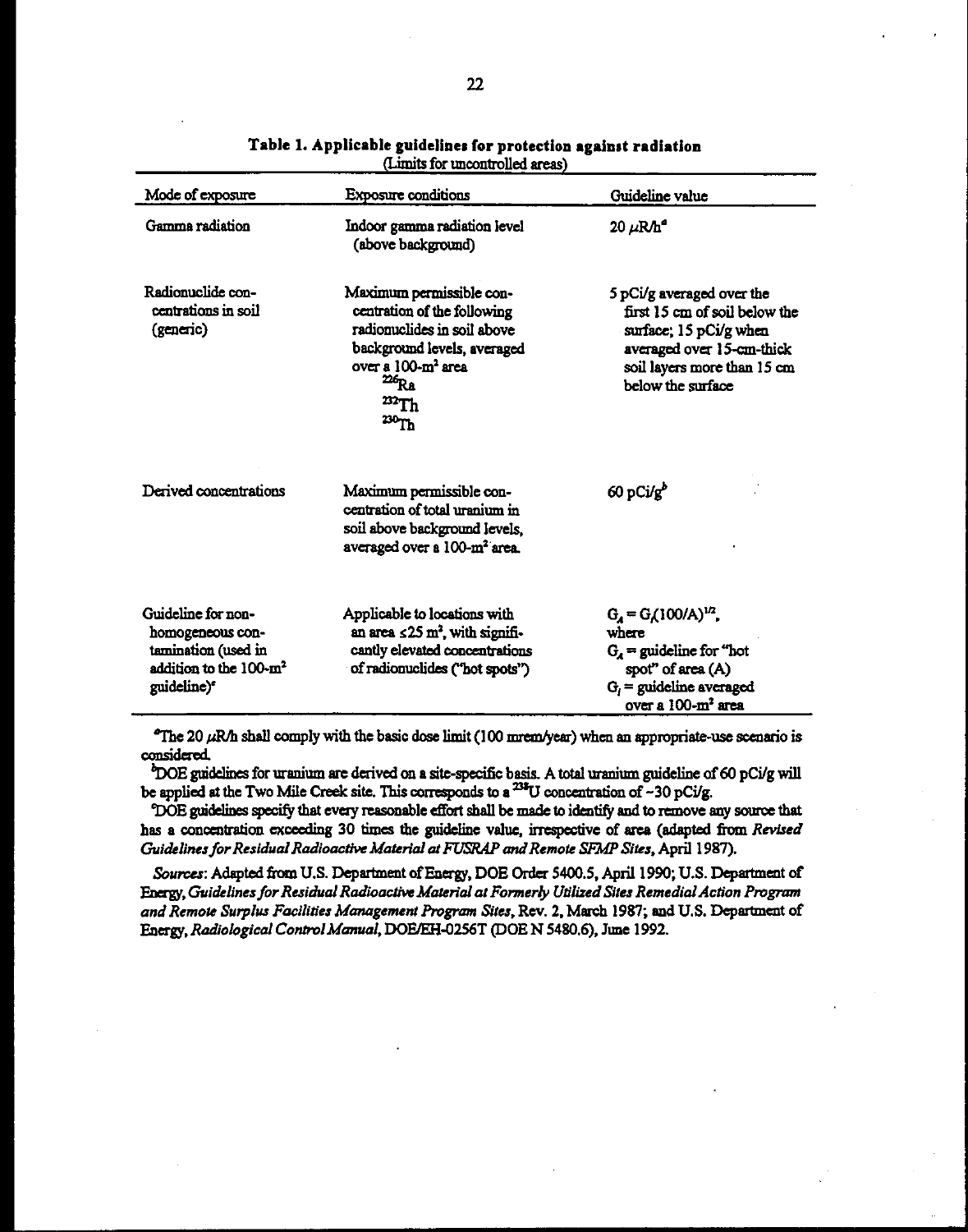| Type of radiation measurement<br>or sample             | Radiation level or radionuclide<br>concentration |         |  |
|--------------------------------------------------------|--------------------------------------------------|---------|--|
|                                                        | Range                                            | Average |  |
| Gamma exposure rate at<br>ground surface $(\mu R/h)^a$ | $8 - 11$                                         | 9       |  |
| Concentration of radionuclides<br>in soil $(pCi/g)^a$  |                                                  |         |  |
| 238 <sub>U</sub>                                       | $0.8 - 1.1$                                      | 1.0     |  |
| $^{226}$ Ra                                            | $0.7 - 1.1$                                      | 0.9     |  |
| $^{232}$ Th                                            | $0.5 - 0.9$                                      | 0.8     |  |

## Table 2. Background radiation levels and concentrations of selected radionuclides in soil near Tonawanda, New York

<sup>a</sup>Values obtained from four locations in the Tonawanda area.

Source: R. E. Rodriguez, M. E. Murray, and M. S. Uziel, Results of the Radiological Survey at the Town of Tonawanda Landfill, Tonawanda, New York (TNY001), ORNL/RASA-92/12, Martin Marietta Energy Systems, Inc., Oak Ridge Natl. Lab., October 1992.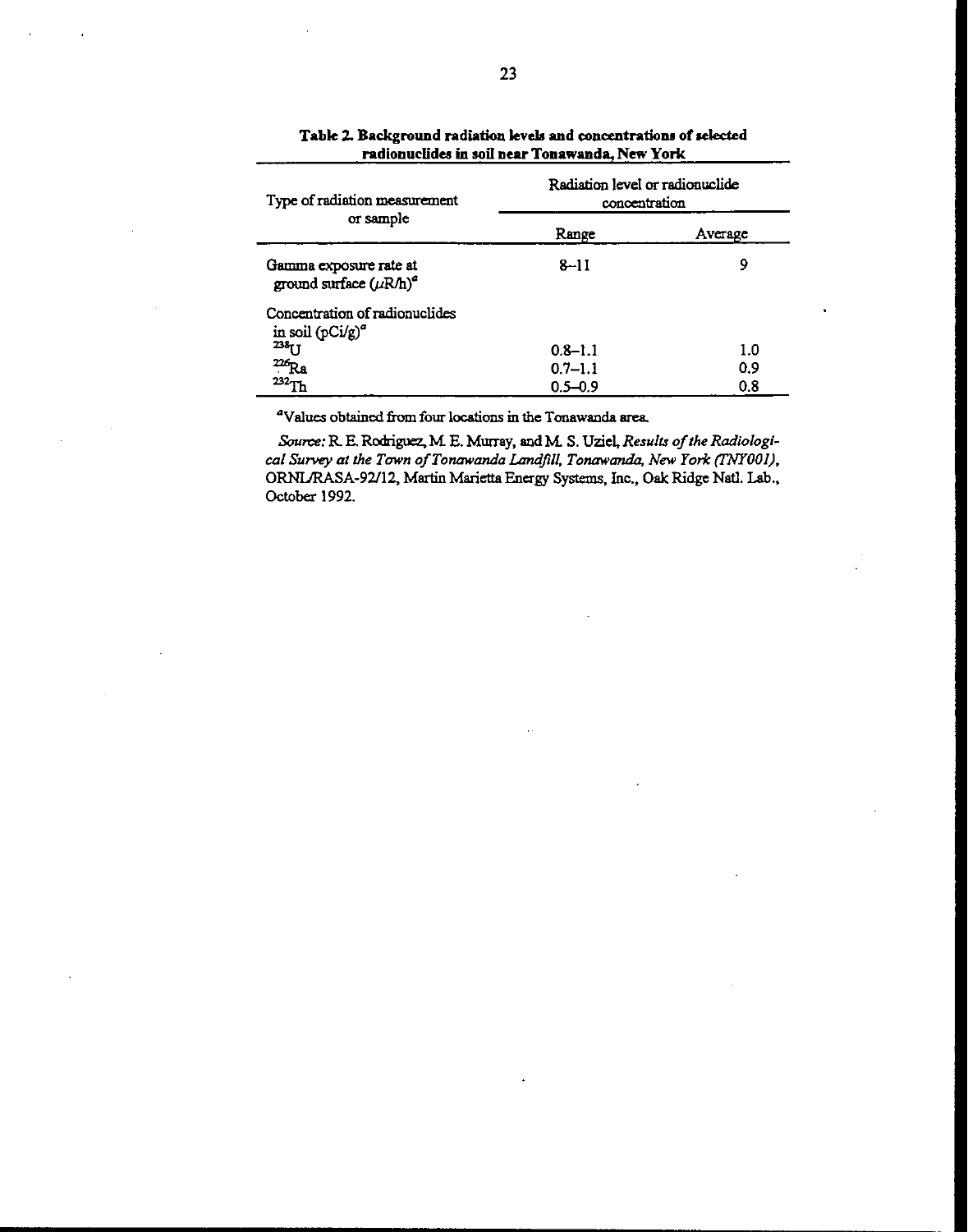| Sample                                                                  | Depth                                                    | Radionuclide concentration (pCi/g) <sup>b</sup>                       |                                                                                         |                                                                                          |
|-------------------------------------------------------------------------|----------------------------------------------------------|-----------------------------------------------------------------------|-----------------------------------------------------------------------------------------|------------------------------------------------------------------------------------------|
| Iď <sup>a</sup>                                                         | (m)                                                      | $238$ U                                                               | $\frac{226}{R}$                                                                         | $232$ Th                                                                                 |
|                                                                         |                                                          | Biased soil samples-1991 <sup>c</sup>                                 |                                                                                         |                                                                                          |
| B1<br>B1B                                                               | $0 - 1$<br>$1 - 15$                                      | 18<br>± 3<br>16<br>$\pm$ 1                                            | $15 \pm 0.2$<br>$5.4 \pm 0.06$                                                          | $0.99 \pm 0.1$<br>$0.98 \pm 0.07$                                                        |
| B2<br>B2R <sup>d</sup>                                                  | $0 - 15$<br>$\pmb{e}$                                    | $1.6 \pm 0.9$<br>220<br>±40                                           | $0.90 \pm 0.03$<br>$190 + 1$                                                            | $1.1 \pm 0.05$<br>$340 \pm 2$                                                            |
| <b>B3A</b><br>B <sub>3</sub> B<br>B <sub>3</sub> C                      | $0 - 15$<br>$15 - 30$<br>$30 - 45$                       | $1.8 \pm 0.9$<br>$2.7 \pm 1$<br>$3.3 \pm 1$                           | $1.0 \pm 0.03$<br>$1.1 \pm 0.03$<br>$1.4 \pm 0.03$                                      | $0.79 \pm 0.04$<br>$0.93 \pm 0.04$<br>$1.1 \pm 0.05$                                     |
| B <sub>3</sub> D<br>B3E'<br>B <sub>3F</sub><br>B <sub>3</sub> G         | 45-60<br>$60 - 75$<br>75-90<br>90-105                    | $5.9 \pm 1$<br>21<br>± 2<br>37<br>± 2<br>20<br>± 4                    | $1.6 \pm 0.05$<br>16 <sup>16</sup><br>± 0.2<br>$8.7 \pm 0.2$<br>$2.6 \pm 0.09$          | $1.2 \pm 0.07$<br>$0.99 \pm 0.1$<br>$1.0 \pm 0.2$<br>$1.0 \pm 0.1$                       |
| <b>B4A</b><br>B <sub>4</sub> B                                          | $0 - 15$<br>$15 - 30$                                    | 25<br>±1<br>21<br>±3                                                  | 25<br>± 0.1<br>$5.9 \pm 0.1$                                                            | $0.95 \pm 0.06$<br>$0.97 \pm 0.1$                                                        |
| <b>BSA</b><br><b>B5B</b><br>B <sub>5</sub> C<br><b>BSD</b>              | $0 - 15$<br>$15 - 30$<br>$30 - 45$<br>45-60              | $1.8 \pm 0.6$<br>$3.9 \pm 2$<br>$4.0 \pm 0.5$<br>$3.1 \pm 1$          | $1.1 \pm 0.03$<br>$1.4 \pm 0.05$<br>$1.1 \pm 0.02$<br>$0.92 \pm 0.03$                   | $0.87 \pm 0.04$<br>$1.1 \pm 0.06$<br>$0.89 \pm 0.03$<br>$0.92 \pm 0.1$                   |
| B6A<br><b>B6B</b><br>B <sub>6</sub> C                                   | $0 - 15$<br>$15 - 30$<br>$30 - 45$                       | $1.2 \pm 0.9$<br>$2.6 \pm 0.8$<br>$4.2 \pm 1$                         | $1.3 \pm 0.04$<br>$1.6 \pm 0.04$<br>$1.8 \pm 0.04$                                      | $1.0 \pm 0.05$<br>$1.1 \pm 0.05$<br>$1.1 \pm 0.06$                                       |
| $BTR^d$                                                                 | $0 - 15$                                                 | ±100<br>400                                                           | $390 \pm 2$                                                                             | 290<br>$\pm 3$                                                                           |
| B <sub>8</sub><br><b>B9A</b><br>B9B<br>B <sub>9</sub> C                 | $0 - 15$<br>$0 - 15$<br>$15 - 30$<br>$30 - 45$           | $2.4 \pm 0.8$<br>$3.6 \pm 0.9$<br>$3.3 \pm 1$<br>$3.3 \pm 1$          | $1.9 \pm 0.02$<br>$2.8 \pm 0.04$<br>$3.0 \pm 0.05$<br>$3.2 \pm 0.04$                    | $1.2 \pm 0.03$<br>$2.6 \pm 0.06$<br>$2.8 \pm 0.2$<br>$3.1 \pm 0.06$                      |
| <b>B10A</b><br>B <sub>10</sub> B                                        | $0 - 15$<br>$15 - 30$                                    | $1.3 \pm 0.5$<br>$1.8 \pm 0.5$                                        | $1.2 \pm 0.02$<br>$1.2 \pm 0.02$                                                        | $0.93 \pm 0.03$<br>$0.95 \pm 0.03$                                                       |
| <b>B11A</b><br><b>B11B</b><br><b>BIIC</b><br><b>B11D</b>                | $0 - 15$<br>$15 - 30$<br>$30 - 45$<br>45-60              | $1.7 \pm 0.8$<br>$1.8 \pm 1$<br>$2.1 \pm 0.5$<br>$2.1 \pm 1$          | $1.0 \pm 0.02$<br>$1.3 \pm 0.02$<br>$1.9 \pm 0.03$<br>$1.6 \pm 0.03$                    | $0.88 \pm 0.04$<br>$1.1 \pm 0.04$<br>$1.3 \pm 0.03$<br>$1.2 \pm 0.05$                    |
| <b>B12A</b><br><b>B12B</b><br><b>B12C</b><br><b>B12D</b><br><b>B12E</b> | $0 - 15$<br>$15 - 30$<br>$30 - 45$<br>45-60<br>$60 - 75$ | $1.8 \pm 0.9$<br>$\leq 0$<br>$2.6 \pm 1$<br>$9.0 \pm 2$<br>$15 \pm 2$ | $0.96 \pm 0.03$<br>$1.0 \pm 0.02$<br>$1.2 \pm 0.03$<br>$1.5 \pm 0.05$<br>$3.0 \pm 0.05$ | $0.97 \pm 0.05$<br>$1.1 \pm 0.04$<br>$1.0 \pm 0.04$<br>$1.1 \pm 0.07$<br>$0.94 \pm 0.05$ |

**Tabk 3 Conwtn1tlon8 of tadionuclidu in mil,** sediment, **and core sampka from Two Mile Creek, Tonawmda, New York** 

 $\overline{\phantom{a}}$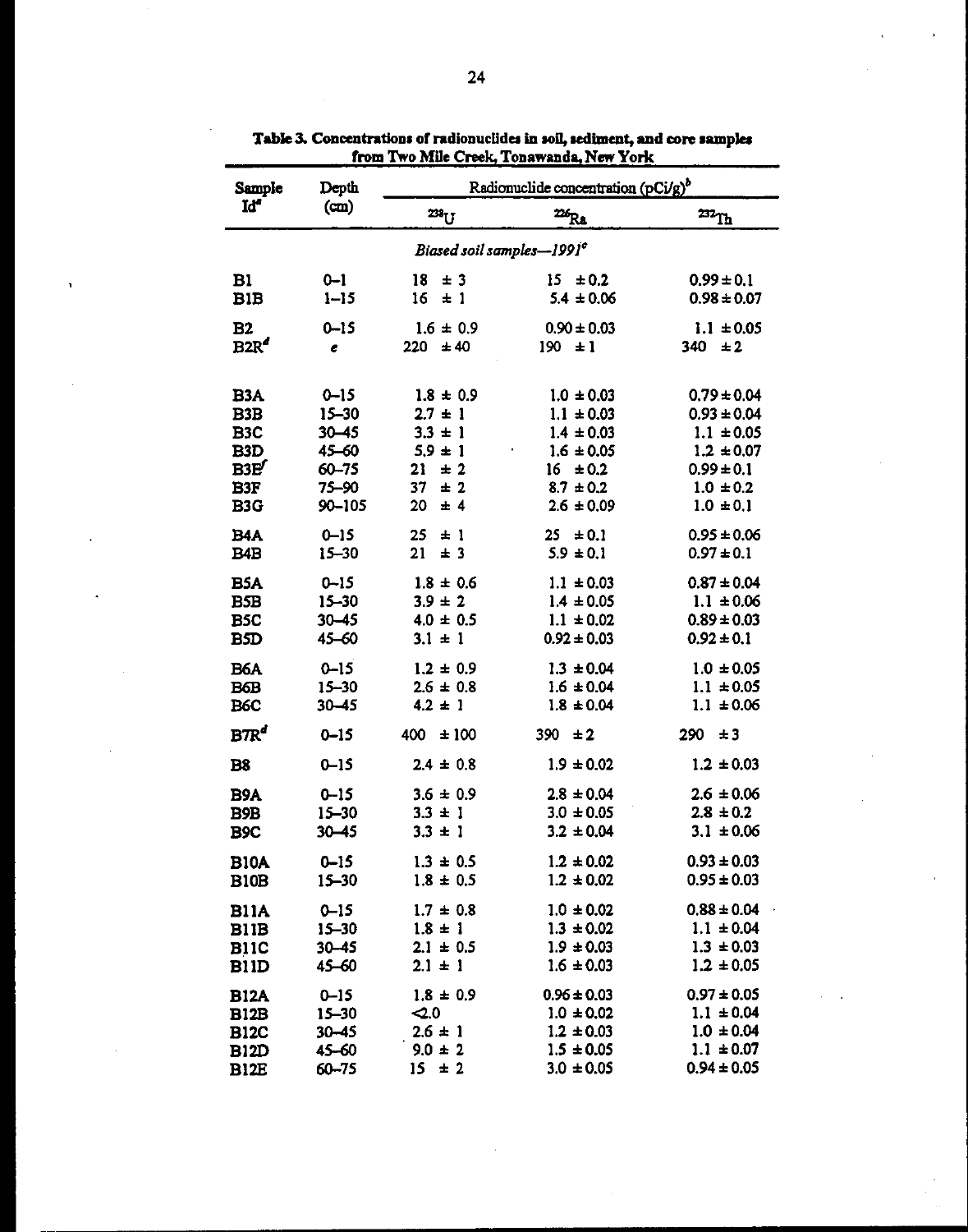| Sample                                                         | Depth                                                      | Tenie A<br>(wurmac)<br>Radionuclide concentration (pCi/g) <sup>b</sup> |                                                                                    |                                                                                      |
|----------------------------------------------------------------|------------------------------------------------------------|------------------------------------------------------------------------|------------------------------------------------------------------------------------|--------------------------------------------------------------------------------------|
| Id <sup>e</sup>                                                | (m)                                                        | $23t$ U                                                                | $\frac{226}{R_a}$                                                                  | $232$ Th                                                                             |
|                                                                |                                                            | Biased soil samples-1996 <sup>c</sup>                                  |                                                                                    |                                                                                      |
| <b>B13C</b>                                                    | 30-45                                                      | $3.1 \pm 1$                                                            | $1.2 \pm 0.1$                                                                      | $0.88 \pm 0.2$                                                                       |
| B <sub>13</sub> D                                              | 45-60                                                      | $2.4 \pm 0.4$                                                          | $0.75 \pm 0.09$                                                                    | $0.74 \pm 0.1$                                                                       |
| B <sub>13</sub> E                                              | $60 - 75$                                                  | $1.5 \pm 0.4$                                                          | $0.74 \pm 0.06$                                                                    | $0.78 \pm 0.1$                                                                       |
| B <sub>13</sub> F                                              | 75-90                                                      | $1.2 \pm 0.3$                                                          | $0.77 \pm 0.06$                                                                    | $0.79 \pm 0.1$                                                                       |
| <b>B13G</b>                                                    | $90 - 105$                                                 | $1.2 \pm 0.6$                                                          | $0.85 \pm 0.09$                                                                    | $0.86 \pm 0.1$                                                                       |
| <b>B14C</b>                                                    | $30 - 45$                                                  | $3.1 \pm 1$                                                            | $1.6 \pm 0.1$                                                                      | $1.1 \pm 0.2$                                                                        |
| <b>B14D</b>                                                    | $45 - 60$                                                  | $2.1 \pm 0.4$                                                          | $0.92 \pm 0.09$                                                                    | $1.0 \pm 0.2$                                                                        |
| <b>B14E</b>                                                    | $60 - 75$                                                  | $1.8 \pm 0.4$                                                          | $0.77 \pm 0.08$                                                                    | $0.91 \pm 0.1$                                                                       |
| <b>B14F</b>                                                    | 75-90                                                      | <1.6                                                                   | $0.73 \pm 0.07$                                                                    | $0.77 \pm 0.1$                                                                       |
| <b>B14G</b>                                                    | $90 - 105$                                                 | 1.9                                                                    | $0.86 \pm 0.1$                                                                     | $0.81 \pm 0.2$                                                                       |
| <b>B15C</b>                                                    | $30 - 45$                                                  | $4.3 \pm 0.6$                                                          | $1.0 \pm 0.1$                                                                      | $1.0 \pm 0.2$                                                                        |
| B15D <sup>g</sup>                                              | 45-60                                                      | $5.2 \pm 2$                                                            | $2.0 \pm 0.2$                                                                      | $1.1 \pm 0.2$                                                                        |
| <b>B15E</b>                                                    | $60 - 75$                                                  | $4.7 \pm 0.6$                                                          | $1.1 \pm 0.1$                                                                      | $1.1 \pm 0.2$                                                                        |
| B15F                                                           | 75-90                                                      | $1.5 \pm 0.8$                                                          | $0.75 \pm 0.08$                                                                    | $0.76 \pm 0.1$                                                                       |
| <b>B15G</b>                                                    | $90 - 105$                                                 | $1.1 \pm 0.3$                                                          | $0.86 \pm 0.2$                                                                     | $0.92 \pm 0.1$                                                                       |
| <b>B16A</b>                                                    | $0 - 15$                                                   | $1.8 \pm 0.4$                                                          | $1.1 \pm 0.2$                                                                      | $0.98 \pm 0.1$                                                                       |
| B <sub>16</sub> B                                              | $15 - 30$                                                  | $1.9 \pm 1$                                                            | $1.3 \pm 0.1$                                                                      | $1.1 \pm 0.2$                                                                        |
| <b>B16C</b>                                                    | $30 - 45$                                                  | $3.6 \pm 0.6$                                                          | $1.4 \pm 0.2$                                                                      | $1.1 \pm 0.2$                                                                        |
| BIOD                                                           | 45-60                                                      | $6.7 \pm 2$                                                            | $1.1 \pm 0.08$                                                                     | $0.64 \pm 0.1$                                                                       |
| B <sub>16</sub> E                                              | $60 - 75$                                                  | $2.7 \pm 0.4$                                                          | $0.98 \pm 0.08$                                                                    | $0.89 \pm 0.1$                                                                       |
| B <sub>16F</sub>                                               | 75-90                                                      | $1.6 \pm 0.4$                                                          | $0.64 \pm 0.2$                                                                     | $0.50 \pm 0.08$                                                                      |
| <b>B16G</b>                                                    | $90 - 105$                                                 | $0.90 \pm 0.5$                                                         | $0.66 \pm 0.07$                                                                    | $0.69 \pm 0.1$                                                                       |
| <b>B17C</b>                                                    | $30 - 45$                                                  | $3.3 \pm 0.5$                                                          | $1.3 \pm 0.1$                                                                      | $0.97 \pm 0.2$                                                                       |
| B <sub>17</sub> D                                              | 45-60                                                      | $3.7 \pm 2$                                                            | $1.3 \pm 0.1$                                                                      | $1.0 \pm 0.1$                                                                        |
| B17E                                                           | $60 - 75$                                                  | $8.3 \pm 3$                                                            | $1.7 \pm 0.1$                                                                      | $0.86 \pm 0.1$                                                                       |
| <b>B17F</b>                                                    | 75-90                                                      | $4.6 \pm 0.5$                                                          | $0.96 \pm 0.1$                                                                     | $0.81 \pm 0.2$                                                                       |
| <b>B17G</b>                                                    | $90 - 105$                                                 | $1.0 \pm 0.5$                                                          | $0.71 \pm 0.06$                                                                    | $0.59 \pm 0.1$                                                                       |
| <b>B18C</b><br>B <sub>18</sub> D<br><b>B18E</b><br><b>B18F</b> | $30 - 45$<br>45-60<br>$60 - 75$<br>75-90                   | $2.4 \pm 0.5$<br>$5.5 \pm 0.9$<br>$14-14$<br>± 5<br>±4<br>11           | $1.2 \pm 0.1$<br>$1.4 \pm 0.1$<br>$4.7 \pm 0.3$<br>$1.8 \pm 0.1$                   | $1.0 \pm 0.2$<br>$1.3 \pm 0.1$<br>$0.80 \pm 0.2$<br>$1.1 \pm 0.2$                    |
| <b>B19C</b><br>B19D<br>B19E<br><b>B19F</b><br><b>B19G</b>      | $30 - 45$<br>$45 - 60$<br>$60 - 75$<br>75-90<br>$90 - 105$ | $1.1 \pm 1$<br>$5.1 \pm 2$<br>± 4<br>14<br>± 4<br>12<br>$5.6 \pm 0.6$  | $1.1 \pm 0.1$<br>$1.5 \pm 0.1$<br>$4.9 \pm 0.3$<br>$2.0 \pm 0.1$<br>$1.1 \pm 0.09$ | $0.82 \pm 0.1$<br>$1.2 \pm 0.2$<br>$1.0 \pm 0.2$<br>$0.79 \pm 0.1$<br>$0.82 \pm 0.1$ |

Table 3 (continue)

 $\mathcal{A}$ 

 $\bar{z}$ 

 $\mathcal{L}(\mathcal{L})$  and  $\mathcal{L}(\mathcal{L})$ 

 $\ddot{\phantom{a}}$ 

 $\sim$ 

 $\sim 10^{11}$  km

 $\bar{\beta}$ 

 $\hat{\mathcal{A}}$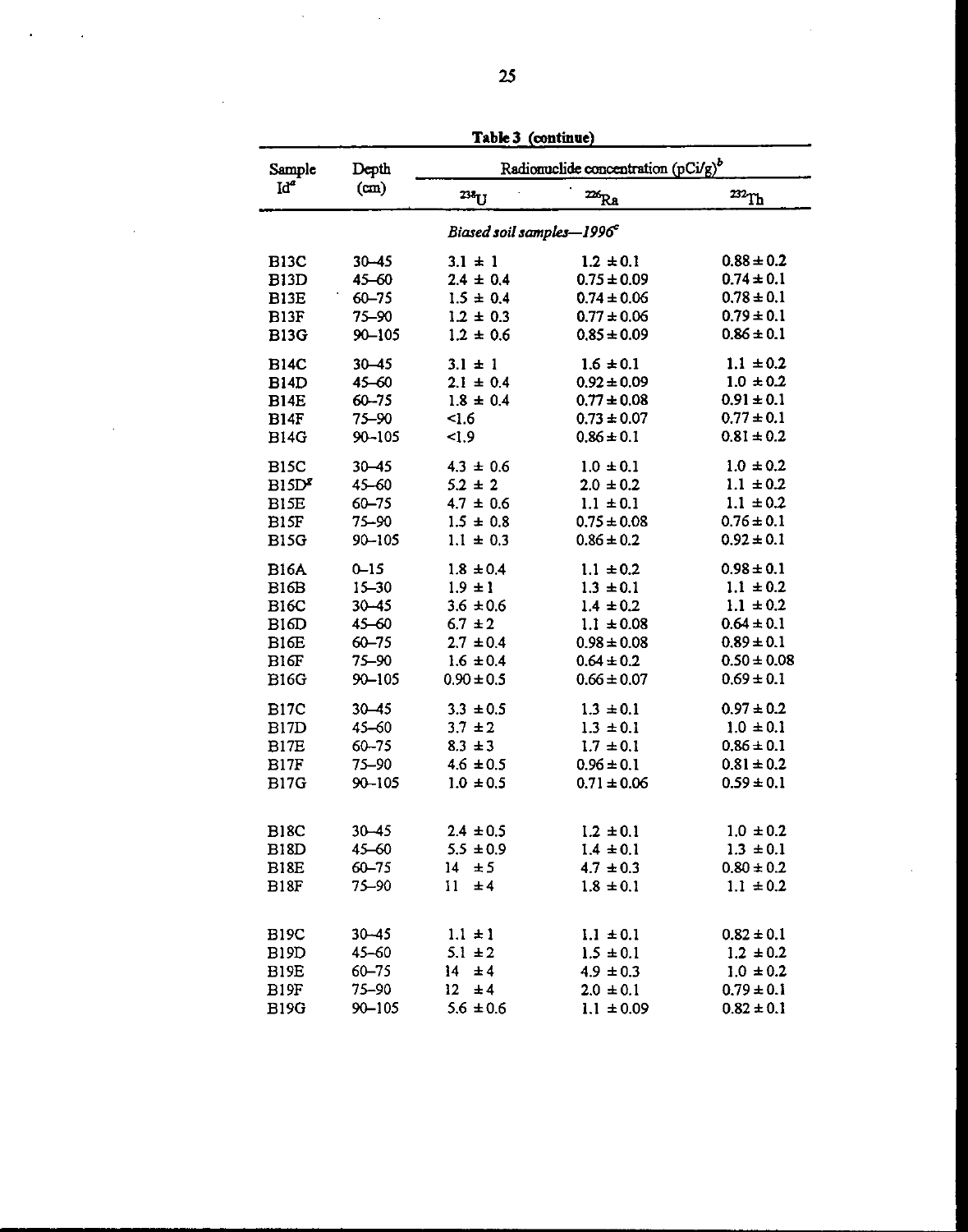| Sample                     | Depth               | Tanie A (Continu<br>Radionuclide concentration (pCi/g) <sup>b</sup> |                                    |                                  |
|----------------------------|---------------------|---------------------------------------------------------------------|------------------------------------|----------------------------------|
| Iď                         | (m)                 | 238 <sub>U</sub>                                                    | $226$ $R_a$                        | $^{232}$ Th                      |
| <b>B20C</b>                | $30 - 45$           | $4.1 \pm 2$                                                         | $1.3 \pm 0.1$                      | $1.0 \pm 0.1$                    |
| <b>B20D</b>                | 45-60               | $6.3 \pm 0.7$                                                       | $2.5 \pm 0.1$                      | $1.1 \pm 0.1$                    |
| <b>B20E</b>                | $60 - 75$           | ±7<br>23                                                            | $3.5 \pm 0.2$                      | $1.1 \pm 0.1$                    |
| <b>B20F</b>                | 75-90               | 15<br>$\pm$ 1                                                       | $1.1 \pm 0.08$                     | $0.93 \pm 0.1$                   |
| <b>B21C</b>                | $30 - 45$           | $3.9 \pm 2$                                                         | $1.3 \pm 0.1$                      | $1.0 \pm 0.1$                    |
| <b>B21D</b>                | 45-60               | $10 \pm 0.8$                                                        | $3.7 \pm 0.2$                      | $0.86 \pm 0.2$                   |
| <b>B21E</b>                | $60 - 75$           | $6.2 \pm 2$                                                         | $1.4 \pm 0.1$                      | $0.97 \pm 0.2$                   |
| <b>B21F</b>                | 75-90               | $4.7 \pm 2$                                                         | $1.0 \pm 0.09$                     | $0.90 \pm 0.1$                   |
| <b>B21G</b>                | 90-105              | $2.4 \pm 0.4$                                                       | $0.87 \pm 0.07$                    | $0.91 \pm 0.1$                   |
| <b>B22D</b>                | 45-60               | $3.1 \pm 0.5$                                                       | $1.3 \pm 0.1$                      | $1.1 \pm 0.1$                    |
| <b>B22E</b>                | $60 - 75$           | $5.5 \pm 2$                                                         | $1.9 \pm 0.1$                      | $0.97 \pm 0.2$                   |
| <b>B22F</b>                | 75-90               | $10 \pm 1$                                                          | $3.2 \pm 0.2$                      | $0.91 \pm 0.1$                   |
| <b>B22G</b><br><b>B23C</b> | 90-105<br>$30 - 45$ | $6.0 \pm 0.6$<br>$3.8 \pm 1$                                        | $0.99 \pm 0.09$                    | $0.74 \pm 0.1$                   |
| <b>B23D</b>                | 45-60               | $5.3 \pm 2$                                                         | $1.4 \pm 0.1$<br>$2.2 \pm 0.1$     | $1.2 \pm 0.2$<br>$1.0 \pm 0.1$   |
| <b>B23E</b>                | 60-75               | $5.5 \pm 2$                                                         | $1.1 \pm 0.09$                     | $0.89 \pm 0.1$                   |
| <b>B23F</b>                | 75-90               | $3.4 \pm 1$                                                         | $0.82 \pm 0.07$                    | $0.88 \pm 0.1$                   |
| <b>B23G</b>                | $90 - 105$          | $2.5 \pm 1$                                                         | $0.70 \pm 0.07$                    | $0.83 \pm 0.1$                   |
| <b>B24C</b>                | $30 - 45$           | $2.1 \pm 0.4$                                                       | $1.1 \pm 0.09$                     | $0.90 \pm 0.1$                   |
| <b>B24D</b>                | 45-60               | $2.4 \pm 1$                                                         | $0.89 \pm 0.07$                    | $0.84 \pm 0.09$                  |
| <b>B24E</b><br><b>B24F</b> | $60 - 75$<br>75-90  | $0.75 \pm 0.2$<br>$1.1 \pm 0.7$                                     | $0.83 \pm 0.07$                    | $0.79 \pm 0.1$                   |
| <b>B24G</b>                | 90-105              | $0.83 \pm 0.5$                                                      | $0.85 \pm 0.08$<br>$0.80 \pm 0.08$ | $0.83 \pm 0.1$<br>$0.81 \pm 0.1$ |
| <b>B25C</b>                | $30 - 45$           | $2.0 \pm 0.4$                                                       | $1.4 \pm 0.1$                      | $1.1 \pm 0.1$                    |
| <b>B25D</b>                | 45-60               | $3.3 \pm 0.5$                                                       | $1.5 \pm 0.1$                      | $1.2 \pm 0.1$                    |
| <b>B25E</b>                | 60-75               | $8.3 \pm 3$                                                         | $3.3 \pm 0.2$                      | $1.1 \pm 0.1$                    |
| <b>B25F</b>                | 75-90               | $8.3 \pm 3$                                                         | $1.5 \pm 0.1$                      | $0.97 \pm 0.2$                   |
|                            |                     | Sediment samples-1991 <sup>h</sup>                                  |                                    |                                  |
| El                         | e                   | $\sim$ .7                                                           | $0.63 \pm 0.04$                    | $0.50 \pm 0.07$                  |
| E <sub>2</sub>             | e                   | $2.8 \pm 2$                                                         | $0.62 \pm 0.08$                    | $0.44 \pm 0.2$                   |
| E3                         | c                   | $1.1 \pm 0.3$                                                       | $0.82 \pm 0.02$                    | $0.61 \pm 0.03$                  |
| E4                         | e                   | $0.68 \pm 0.6$                                                      | $0.57 \pm 0.02$                    | $0.49 \pm 0.02$                  |
| E5                         | e                   | $1.7 \pm 0.8$                                                       | $0.95 \pm 0.03$                    | $0.90 \pm 0.05$                  |
| E6                         | e                   | $.6.5 \pm 2$                                                        | $0.90 \pm 0.04$                    | $0.70 \pm 0.1$                   |
| E7                         | e                   | $2.1 \pm 0.8$                                                       | $0.59 \pm 0.02$                    | $0.36 \pm 0.02$                  |
| E8                         | e                   | $2.2 \pm 0.6$                                                       | $1.7 \pm 0.4$                      | $1.0 \pm 0.4$                    |

**Table 3 (coatinut)**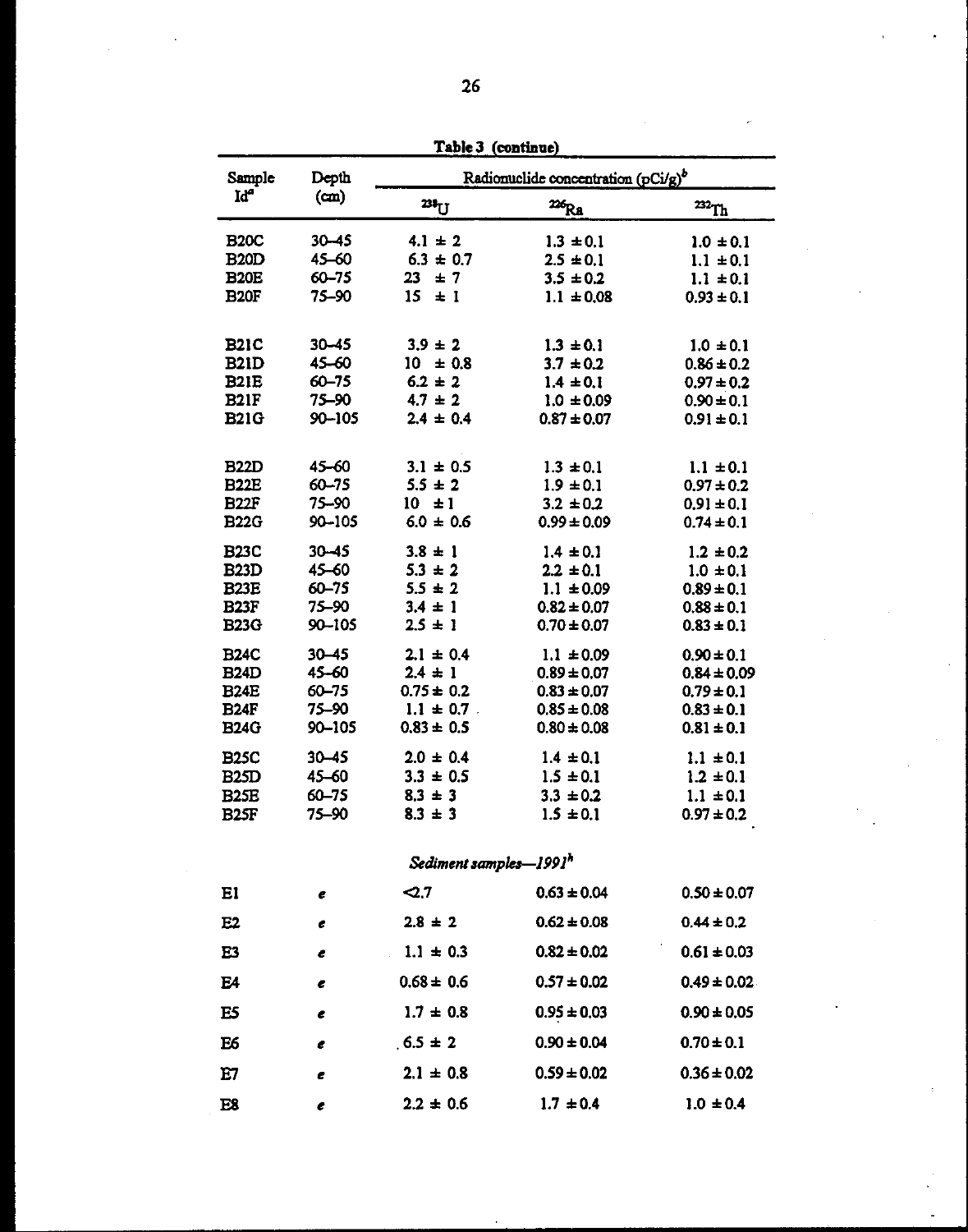| $\lambda$ and $\lambda$ (continue)     |                                                              |                                                                               |                                                                                           |                                                                                             |  |
|----------------------------------------|--------------------------------------------------------------|-------------------------------------------------------------------------------|-------------------------------------------------------------------------------------------|---------------------------------------------------------------------------------------------|--|
| Sample                                 | Depth                                                        | Radionuclide concentration (pCi/g) <sup>b</sup>                               |                                                                                           |                                                                                             |  |
| $Id^a$                                 | (c <sub>m</sub> )                                            | $238$ U                                                                       | $\mathbf{z}_{k}$                                                                          | $^{232}$ Th                                                                                 |  |
| E9                                     | e                                                            | $1.2 \pm 0.6$                                                                 | $0.72 \pm 0.01$                                                                           | $0.47 \pm 0.03$                                                                             |  |
| E10                                    | e                                                            | $0.87 \pm 0.6$                                                                | $0.55 \pm 0.01$                                                                           | $0.34 \pm 0.02$                                                                             |  |
| E11                                    | e                                                            | $14 \pm 0.4$                                                                  | $0.73 \pm 0.02$                                                                           | $0.49 \pm 0.02$                                                                             |  |
| E12                                    | e                                                            | $2.1 \pm 0.8$                                                                 | $0.65 \pm 0.02$                                                                           | $0.46 \pm 0.03$                                                                             |  |
| E13                                    | e                                                            | $1.0 \pm 0.5$                                                                 | $0.73 \pm 0.02$                                                                           | $0.47 \pm 0.02$                                                                             |  |
| E14                                    | e                                                            | $1.2 \pm 0.6$                                                                 | $0.69 \pm 0.02$                                                                           | $0.45 \pm 0.03$                                                                             |  |
| E15                                    | e                                                            | $1.3 \pm 0.6$                                                                 | $0.75 \pm 0.02$                                                                           | $0.47 \pm 0.02$                                                                             |  |
| E16                                    | e                                                            | $1.1 \pm 0.3$                                                                 | $0.74 \pm 0.01$                                                                           | $0.42 \pm 0.02$                                                                             |  |
| E17                                    | e                                                            | $0.92 \pm 0.3$                                                                | $0.77 \pm 0.02$                                                                           | $0.43 \pm 0.02$                                                                             |  |
| E18                                    | e                                                            | $1.6 \pm 1$                                                                   | $1.1 \pm 0.03$                                                                            | $0.89 \pm 0.04$                                                                             |  |
|                                        |                                                              | Core samples-1991                                                             |                                                                                           |                                                                                             |  |
| A1A<br>AlB<br>A1C<br>A1D<br><b>AIE</b> | $0 - 15$<br>$15 - 30$<br>$30 - 45$<br>$45 - 60$<br>$60 - 75$ | $1.8 \pm 0.5$<br>$2.8 \pm 1$<br>$5.0 \pm 1$<br>$3.5 \pm 0.5$<br>$5.3 \pm 0.9$ | $0.94 \pm 0.02$<br>$0.97 \pm 0.03$<br>$1.2 \pm 0.03$<br>$1.1 \pm 0.02$<br>$0.73 \pm 0.02$ | $0.69 \pm 0.03$<br>$0.66 \pm 0.05$<br>$0.96 \pm 0.05$<br>$0.74 \pm 0.03$<br>$0.45 \pm 0.04$ |  |
| A2A<br>A2B                             | $0 - 20$<br>$20 - 35$                                        | $0.89 \pm 0.3$<br>$2.4 \pm 1$                                                 | $0.55 \pm 0.01$<br>$0.67 \pm 0.02$                                                        | $0.42 \pm 0.02$<br>$0.71 \pm 0.04$                                                          |  |
| A3A<br>A3B<br>A <sub>3</sub> C         | $0 - 15$<br>$15 - 30$<br>$30 - 45$                           | $1.6 \pm 0.5$<br>$2.0 \pm 1$<br>< 1.8                                         | $0.76 \pm 0.02$<br>$0.97 \pm 0.02$<br>$0.69 \pm 0.02$                                     | $0.66 \pm 0.02$<br>$0.98 \pm 0.03$<br>$0.66 \pm 0.02$                                       |  |
| A4A<br>A4B                             | $0 - 15$<br>$15 - 30$                                        | $1.4 \pm 0.9$<br>$1.6 \pm 0.9$                                                | $0.83 \pm 0.02$<br>$0.85 \pm 0.02$                                                        | $0.92 \pm 0.03$<br>$0.88 \pm 0.03$                                                          |  |
| A5A<br>A5B                             | $0 - 20$<br>$20 - 40$                                        | $1.5 \pm 0.7$<br>$2.5 \pm 0.9$                                                | $0.70 \pm 0.02$<br>$0.68 \pm 0.02$                                                        | $0.50 \pm 0.03$<br>$0.68 \pm 0.04$                                                          |  |
| A6A<br>A6B<br>A6C<br>A6D<br>A6E        | $0 - 15$<br>$15 - 30$<br>$30 - 45$<br>$45 - 60$<br>$60 - 75$ | $1.8 \pm 0.8$<br>$1.9 \pm 0.6$<br>$1.3 \pm 0.6$<br>1.9<br>$2.1 \pm 0.9$       | $0.99 \pm 0.03$<br>$1.1 \pm 0.02$<br>$1.1 \pm 0.03$<br>$0.94 \pm 0.02$<br>$0.87 \pm 0.02$ | $0.92 \pm 0.05$<br>$0.97 \pm 0.04$<br>$0.95 \pm 0.04$<br>$0.94 \pm 0.03$<br>$0.92 \pm 0.03$ |  |
| A7A<br>A7B<br>A7C<br>A7D               | $0 - 15$<br>$15 - 30$<br>$30 - 45$<br>45-60                  | $2.2 \pm 2$<br>$1.6 \pm 0.9$<br>$2.0 \pm 1$<br>$1.7 \pm 0.8$                  | $1.4 \pm 0.03$<br>$1.3 \pm 0.03$<br>$1.1 \pm 0.03$<br>$0.80 \pm 0.02$                     | $1.2 \pm 0.06$<br>$1.1 \pm 0.05$<br>$1.0 \pm 0.04$<br>$0.83 \pm 0.04$                       |  |

J.

 $\sim$ 

 $\sim$ 

Table 3 (continue)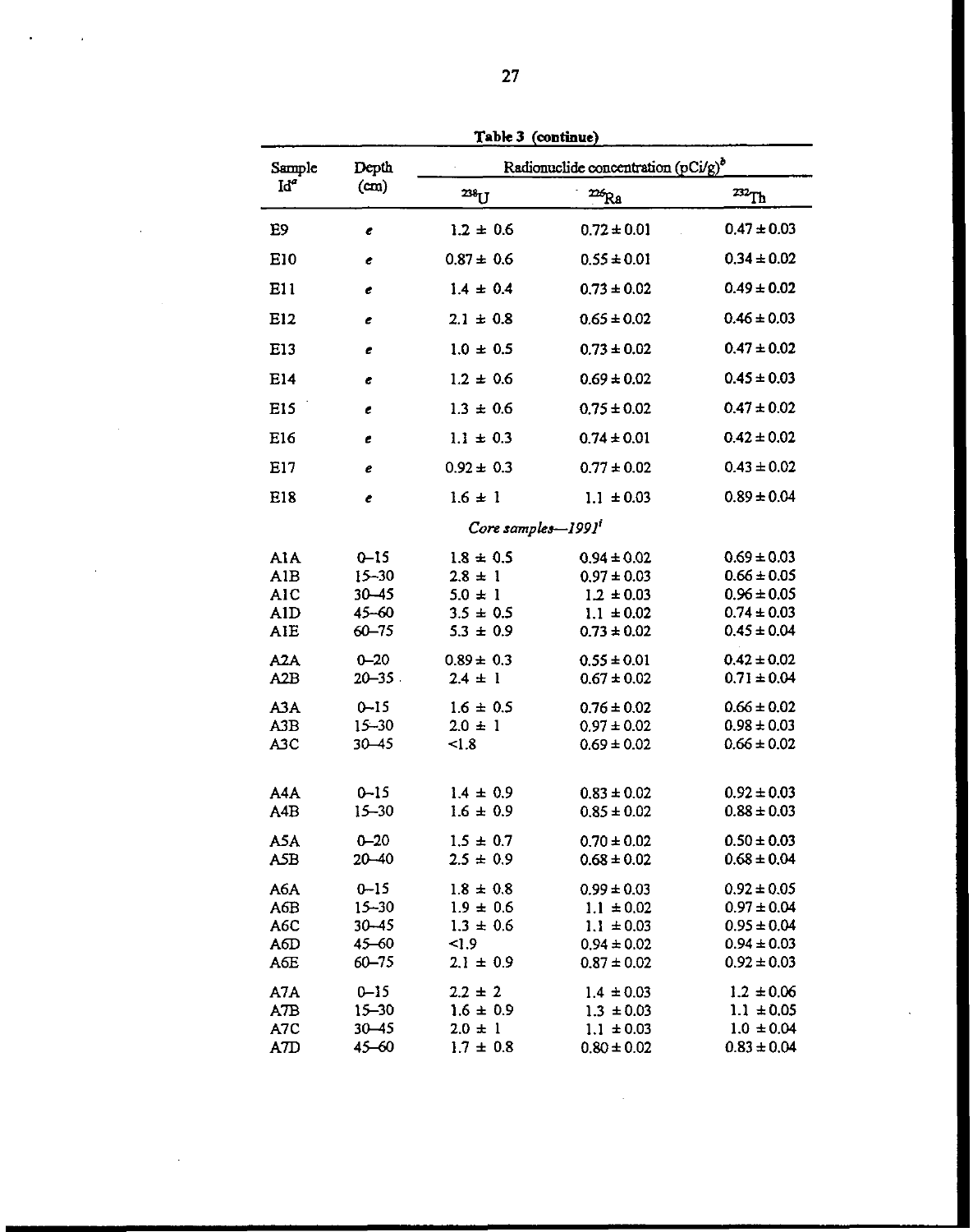| Sample | Depth     |                 | Radionuclide concentration $(pCi/g)^{b}$ |                     |
|--------|-----------|-----------------|------------------------------------------|---------------------|
| Iď     | (cm)      | 23 <sub>U</sub> | $\mathbf{^{226}Ra}$                      | $^{232}\mathrm{Th}$ |
| A8A.   | $0 - 20$  | $1.8 \pm 1$     | $0.98 \pm 0.02$                          | $0.83 \pm 0.03$     |
| A8B    | $20 - 35$ | $1.2 \pm 0.7$   | $1.2 \pm 0.03$                           | $0.98 \pm 0.04$     |
| A8C    | $35 - 55$ | $1.2 \pm 0.9$   | $0.99 \pm 0.03$                          | $0.94 \pm 0.04$     |
| A9     | $0 - 20$  | $1.4 \pm 0.7$   | $1.1 \pm 0.05$                           | $0.87 \pm 0.04$     |
| AIOA   | $0 - 20$  | $1.0 \pm 0.4$   | $0.75 \pm 0.02$                          | $0.45 \pm 0.02$     |
| A10B   | $20 - 35$ | $\leq 1.3$      | $0.60 \pm 0.02$                          | $0.48 \pm 0.03$     |
| A10C   | $35 - 55$ | $1.2 \pm 0.8$   | $0.88 \pm 0.02$                          | $0.93 \pm 0.04$     |
| AllA   | $0 - 10$  | 1.4             | $0.73 \pm 0.02$                          | $0.47 \pm 0.03$     |
| A11B   | $10 - 25$ | $1.3 \pm 0.9$   | $0.67 \pm 0.03$                          | $0.54 \pm 0.05$     |
| A12A   | $0 - 15$  | $2.8 \pm 2$     | $1.1 \pm 0.03$                           | $0.88 \pm 0.04$     |
| A12B   | 15–30     | $3.5 \pm 2$     | $1.2 \pm 0.03$                           | $0.92 \pm 0.05$     |
| A12C   | $30 - 45$ | 1.4             | $0.84 \pm 0.02$                          | $0.78 \pm 0.03$     |
| A12D   | 45–60     | $1.2 \pm 0.4$   | $0.82 \pm 0.02$                          | $0.85 \pm 0.03$     |

Table 3 (continue)

<sup>o</sup>Sample locations are shown on Figs. 11, 12, 15, 16, 17, and 18.

 $<sup>b</sup>$ Indicated counting error is at the 95% confidence level ( $\pm 2\sigma$ ).</sup>

Biased samples are taken from areas shown to have elevated gamma exposure rates. Rock portion of sample.

Not applicable.

Sample B3E contained  $19 \pm 3$  pCi/g<sup>230</sup>Th.<br> **"Sample B15D contained 3.4**  $\pm$  0.6 pCi/g<sup>230</sup>Th.

"Sediment samples contained 4 to 6 in. of sediment scooped from the middle of Two Mile Creek.

'Each core sample was collected by driving a section of pipe (2.5 in. diameter) down into the creek bottom as far as possible (to refusal).